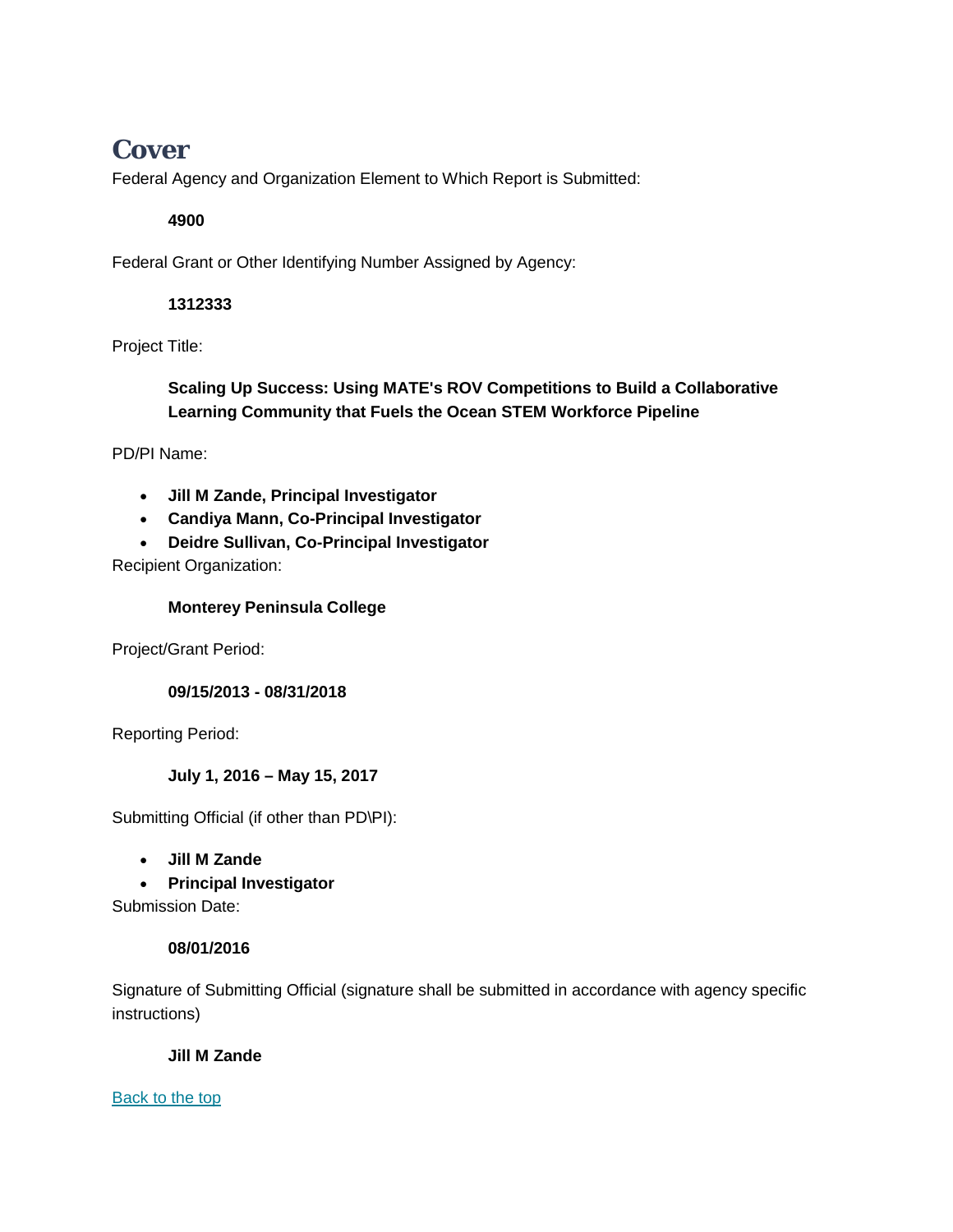# Accomplishments

# \* What are the major goals of the project?

## **The information included within this report covers the period from July 1, 2016 through May 15, 2017.**

Our ITEST Scale-Up project, *Scaling up Success: Using MATE's ROV Competitions to Build a Collaborative Learning Community that Fuels the Ocean STEM Workforce Pipeline*, expands the best practices that we identified, based on evaluation data and regional reporting, as most effective in reaching, engaging, and supporting student and teacher participation in STEM. The project's overarching goal is to encourage multi-year student participation in an effort to deepen student interest and learning and reinforce pathways leading to the STEM workforce. Our hypothesis is that for each additional year a student participates in engineering design challenges such as the MATE ROV competition, their likelihood of going to college increases, their likelihood of declaring a STEM major increases, and their likelihood of entering the STEM workforce increases. The following four goals (and the activities described beneath each) provide the foundation for our work:

1. Increase middle and high school students' interest in STEM and STEM careers as well as their knowledge of STEM and understanding of how science and engineering work together to solve realworld problems.

1a. Add a SCOUT+ competition class so students can gradually step up their knowledge and skills.

1b. Create a support system for students who move on to the next grade and find there are no robotics activities.

1c. Provide opportunities for students to interact with working professionals as well as student mentors to support their learning and provide examples of STEM careers.

1d. Document and share inspirational stories of successful students and working professionals to help students visualize themselves in pathways to STEM careers.

2. Provide teachers with professional development, instructional resources, and mentors to support and sustain the delivery of STEM learning experiences and career information.

2a. Develop a continuum of curriculum that is tied to the Next Generation Science Standards (NGSS) and includes online complementary resources.

2b. Develop a progression of ROV "kits" that complement the curriculum.

2c. Designate regional teacher "leaders."

2d. Offer week-long professional development workshops focused on the curriculum and kits.

2e. Offer regional professional development and student-focused workshops.

2f. Increase preparedness of near-to-peer student and industry mentors.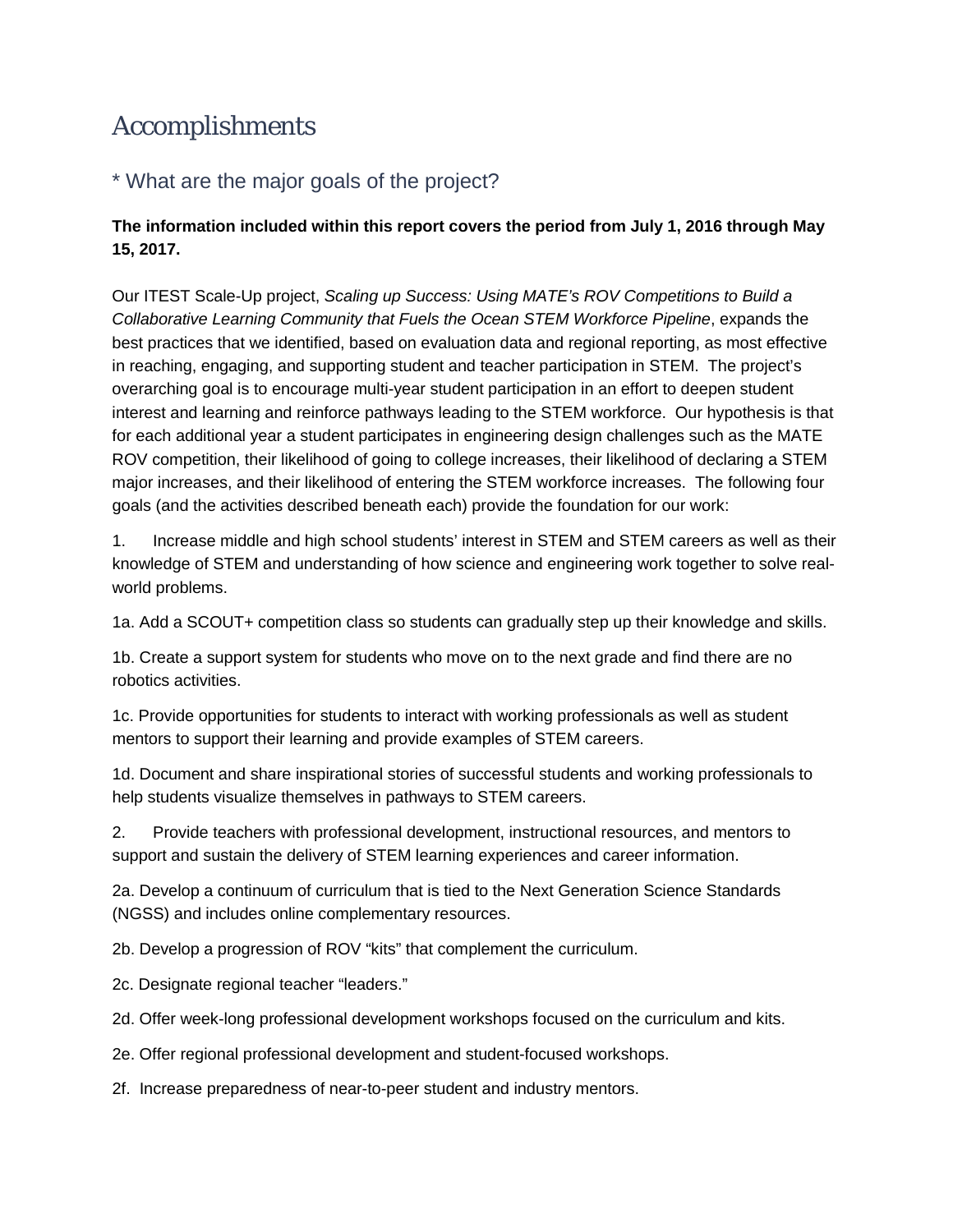3. Increase parental involvement in order to support and encourage students to pursue STEM education and careers.

3a. Create an online parents' resource center and listserve.

3b. Form regional parental advisory committees that provide feedback and advice.

4. Track students longitudinally to document how participation impacts their education and career path.

4a. Improve our current student tracking system.

4b. Use the videos described under Goal 1d to document student education and career pathways.

The evaluation report for this grant year is included within the supplemental documents.

\* What was accomplished under these goals (you must provide information for at least one of the 4 categories below)?

#### Major Activities:

**1a. Add a NAVIGATOR (SCOUT+) competition class.** Sixteen of the 20 U.S.-based regional competition programs received ITEST funding this year: Carolina, Coastal Carolina, Florida, the Great Lakes, the Mid-Atlantic, Monterey, New England, Northern Gulf Coast, Ohio, Oregon, Pennsylvania, the Pacific Northwest, Puerto Rico, Shedd Midwest, Southeast, and Wisconsin. Nine of those regionals offered a NAVIGATOR class; all nine plan to offer it again in Year 5. One regional is thinking about adding it next year. The remaining six regionals reported that they did not (and do not plan to) offer it because currently there is no demand.

**1b. Create a support system for students.** Students and parents looking to start or continue with the ROV competition were connected with the following resources: 1) the regional coordinator nearest them; 2) the new "Getting Started with MATE Underwater Robotics" section of the MATE web site; 3) MATE's bank of online instructional materials, including building instructions, curriculum modules, how-to videos, and technical reports from previous competitions; 4) the MATE store for access to ROV kits, practice boards, and more; 5) the mission fly-throughs and safety inspection tutorials; and 6) access to MATE's online forums, which include a technical help and competition FAQs board. In addition, this year we conducted Facebook Live events where we walked viewers through the mission props for each competition class and allowed them to ask questions along the way. We also gave regional winning teams a look at "what to expect in Long Beach." These were popular with teams as well as regional coordinators; a number of them noted this within their ITEST regional reports. While no formal survey was conducted this year to assess user satisfaction and usage of the online resources, comments shared via post-competition surveys indicate that parents found the resources to be helpful. (See the Year 4 Evaluation Report for further details.)

**1c. Provide opportunities for students to interact with mentors.** Fourteen of the 15 regionals that participated in ITEST reported connecting teams with mentors. The mentors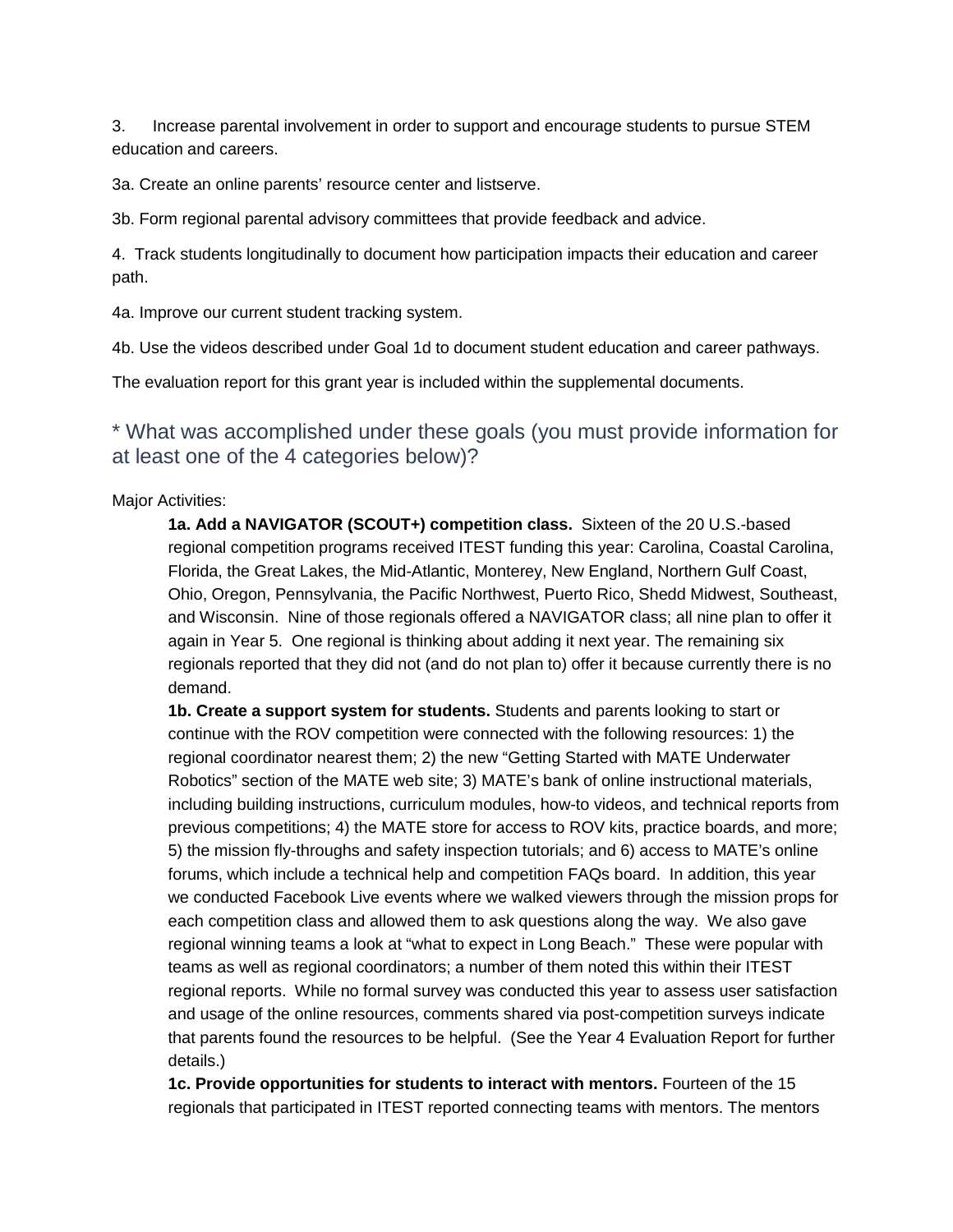were industry professionals; high school, community college, university, or graduate students; or teams mentoring other teams. Regionals facilitated connections in creative ways; for example, one hosted an "Ask an Expert" class and a "Virtual Engineer Mentor" unit, and connected middle school teams with the high schools that their students feed into to help make the transition a smooth one. Another engaged returning competition students to mentor teachers starting new teams. All 15 regionals utilized industry professionals as mentors, judges, or technical support during the competition events.

**1d. Document and share inspirational stories.** The video highlighting the 2016 MATE international competition includes a number of student interviews where the students describe the impact that the competition has had on their education and careers choices (see [https://vimeo.com/184585932\)](https://vimeo.com/184585932).

We organized a MATE competition alumni panel discussion and Q&A during the 2017 MATE international competition. Seven alumni participated, answering prepared questions such as:

- What innovation on your Competition ROV are you most proud of (or team accomplishment)?
- What is your most memorable competition or ROV building-related experience?
- How did this experience influence your education and career path?
- What advice would you give to someone at this competition?

In addition, footage collected during the 2017 international ROV competition is currently being compiled a summary video highlighting the event. This video, as well as the recording of the alumni panel, will be released later this fall. We plan to organize another alumni panel during the 2018 international competition.

Further, we developed and started disseminating a monthly electronic newsletter in December of 2016. Features include "Share Your MATE Journey," which highlights competition alumni student success stories. The newsletter is currently distributed to a contact database of 13,345 individuals; links to current and past issues are also posted to the MATE web site (see [www.marinetech.org/mate-newsletters/\)](http://www.marinetech.org/mate-newsletters/).

### **2a, 2d, and 2e.** See **What opportunities for training and professional development has the project provided?**

**2b. Develop a progression of ROV kits.** We continued to improve the four ROV kits that support a progression of learning: 1) AngelFish (REV 2) (simple electronics); 2) PufferFish (REV 6) (simpleintermediate electronics) (REV 7 to be released 9/1/17); 3) TriggerFish-Analog (intermediate electronics) (REV 3 to be released 9/1/17); and 4) TriggerFish-Digital with microcontrollers (intermediate electronics with computer programming) (improved design to be rebranded and released October-November 2017). The TriggerFish-Analog control system underwent a major redesign in 2016. The new design was beta tested in 2017 and will be released in September. This design moves all of the components to one printed circuit board (PCB) for a more compact and streamlined appearance. Everything is now housed in a durable watertight control box with a detachable tether. We also increased the ruggedness of the design to aid in reusability.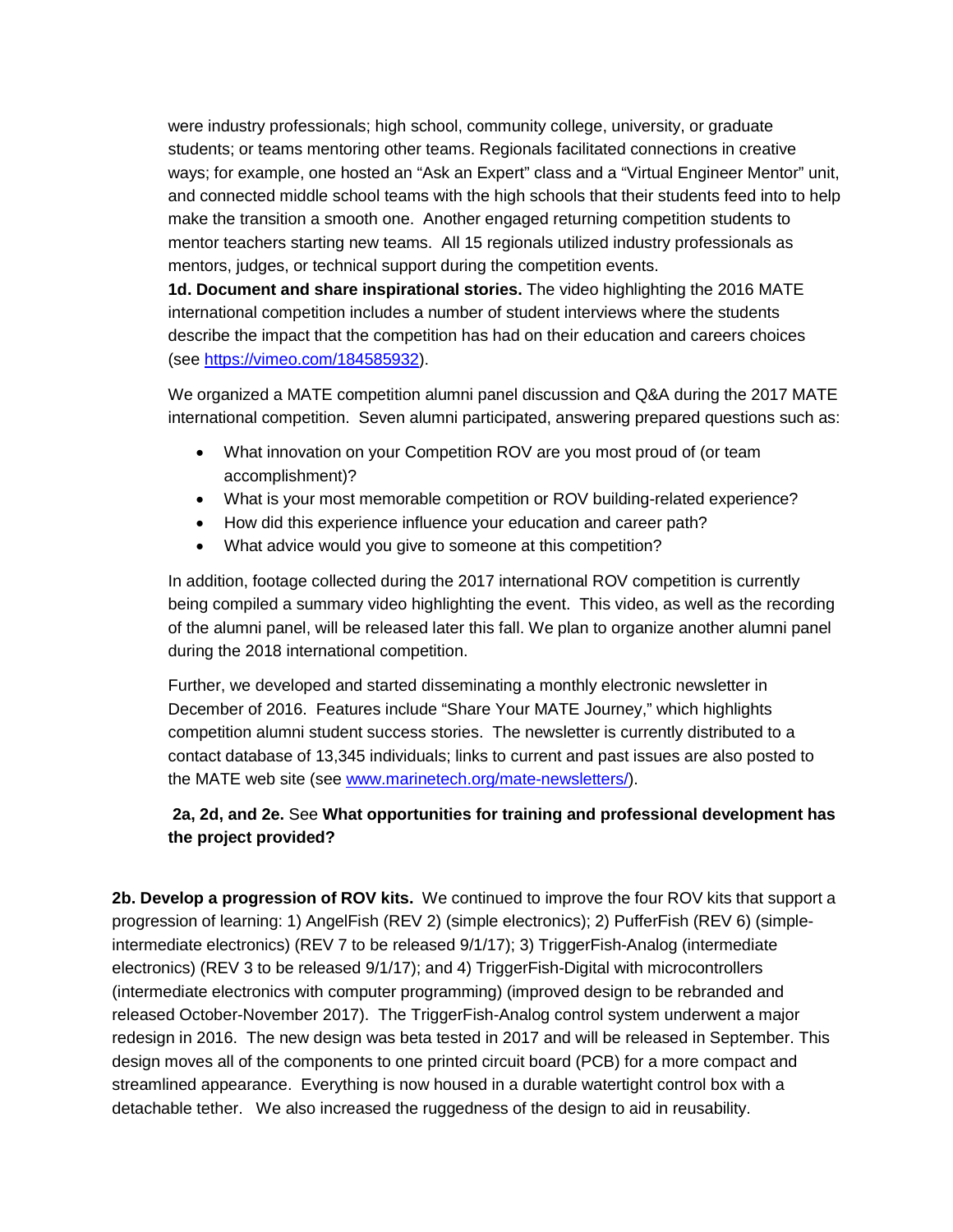The TriggerFish-Digital also underwent major design changes in 2016-17 and will now have Bluetooth capabilities and two relay switches; this kit will be rebranded as the Barracuda and will be released by November. The Barracuda can be controlled via a smart phone (if desired) and the relay switches allow for the addition of more advanced tools such as robotic arms. The TriggerFish-Analog can easily be upgraded to the Barracuda by replacing the PCB and adding additional components; again, the kit was designed with the progression of learning in mind.

A description of these ROV kits can be found here [www.marinetech.org/store/.](file://KNIGHTHAWK/ReDirFldr/jzande/My%20Documents/ITEST%20-%20part%20II/Evaluation/Year%204%20reporting/REPORT/www.marinetech.org/store/) The new designs will be posted to the site as they become available for purchase.

We provided (at no cost) 193 ROV kits along with lab packs, textbooks, and building supplies to the 15 regionals that participated in ITEST activities in Year 4 to support their teacher workshops and student outreach. In addition to the kits provided through ITEST, we sold 779 ROV kits and 278 textbooks this past year. Two hundred eighty-two PufferFish circuit boards were also purchased to rebuild "old" PufferFish control systems.

A great deal of time and testing has gone into the development of our kits, not only to enhance the learning experience, but also to maximize production efficiency. We continue to update and improve these kits with new versions, but the foundational technology will continue to remain the same for the foreseeable future.

The four kits support the student learning objectives outlined in the MATE Underwater Robotics student learning outcomes document

[www.marinetech.org/files/marine/files/Curriculum/PufferFish/MATE%20UWRobotics%20Learning%2](http://www.marinetech.org/files/marine/files/Curriculum/PufferFish/MATE%20UWRobotics%20Learning%20Objectives_16.pdf) 0Objectives 16.pdf . These learning objectives provide knowledge and skills in engineering design (aligned with the Next Generation of Science Standards) along with electrical, mechanical, physical science, and computer science knowledge and skills. These knowledge and skill areas are foundational to robotics and automation that are vital to every sector of the U.S. economy. The ROV design and building experience, coupled with the comprehensive competition experience, produces well-rounded students that are conversant in project management (including managing failure), teamwork, communication (oral and written), leadership, entrepreneurship, and the application of technology and science to solve real-world problems.

In addition to the ROV kits and textbooks, we offer a variety of other materials, such as camera waterproofing kits, simple circuits kits, lab packs, and replacement parts for all of our ROVs, through the SeaMATE store. A new addition in the fall of 2016 was the Spanish Galleon Competition Kit. This kit includes a competition manual, prop building instructions, a teacher's guide, and assessments (i.e. scoring rubrics). Not all teachers and students can or plan to participant in a MATE competition. Further, if a regional competition cannot accommodate multiple teams per school, a school runoff may be required. The Spanish Galleon kit is designed to provide a competition experience to all students, whether or not they are able or intend to attend a MATE event.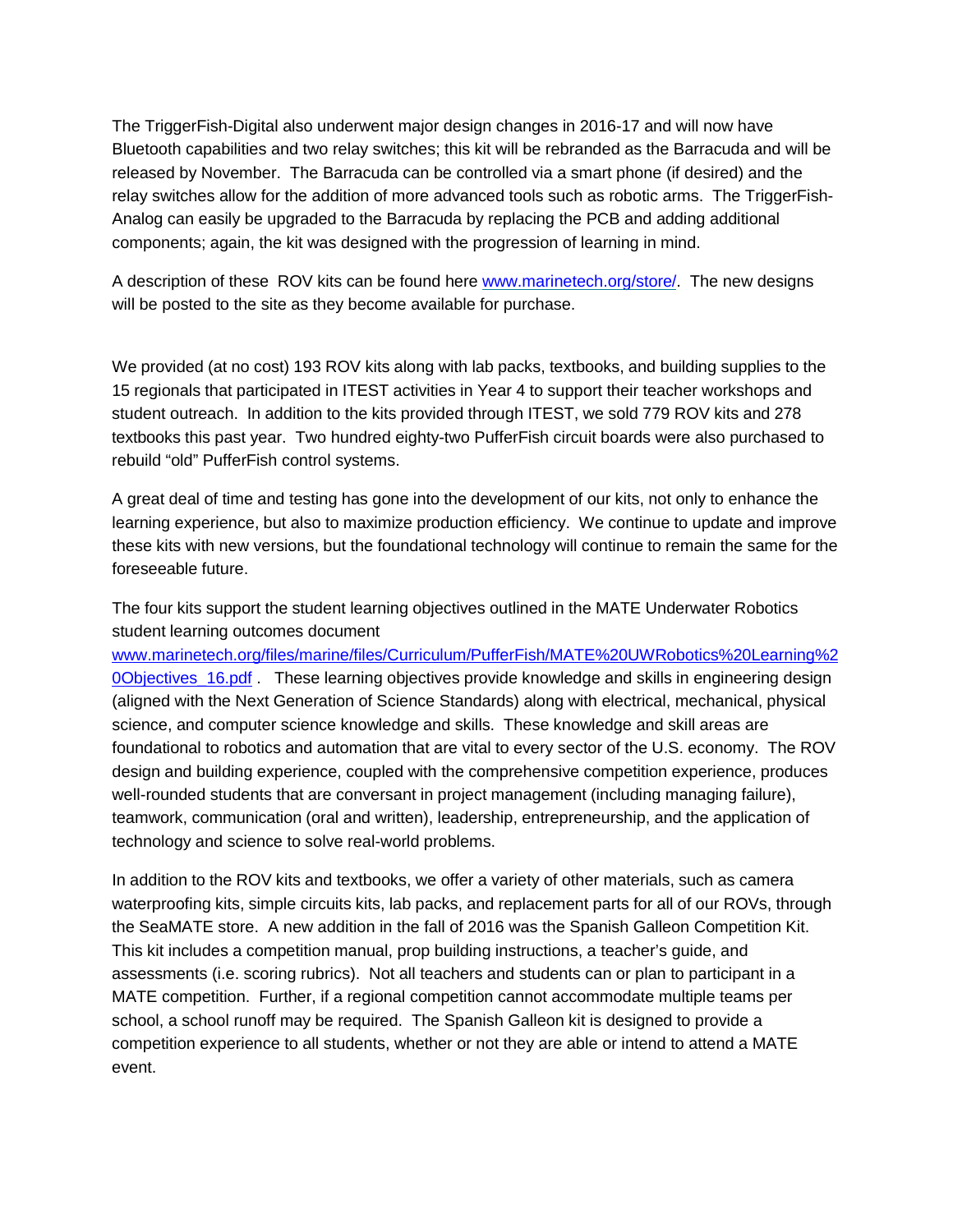One of the major barriers to participation, outlined in the 2015 I-Corps for Learning study, was lack of access to easy-to-order materials from a single vendor that would accept school purchase orders. We have devoted considerable time and effort to increasing ease of access and to scaling our store operations; we will continue to enhance the online ordering experience with better documentation and product photos.

**2c. Designate regional teacher "leaders."** Eleven of the 16 regionals participating in ITEST had at least one local teacher leader; several had more than one. These teacher leaders led or assisted with professional development workshops and student outreach; mentored other teachers in starting ROV programs at their schools; connected teachers and students with industry and student mentors; helped teams decipher the MATE competition manuals and fielded questions about participating in the event; presented at conferences and workshops; and/or participated on regional advisory committees. We will continue to encourage regional coordinators to utilize teachers experienced with ROV design and building and the MATE competition as resources for themselves and other teachers in their regions.

#### **(Continued under Key Outcomes or Other Achievements)**

Specific Objectives:

See **What are the major goals of the project?** above.

Significant Results:

#### **Over the course of Grant Year 4, our project:**

- Supported 16 regionals with ITEST funds.
- Held a regional coordinators meeting where 18 coordinators representing 17 regions attended in person, with 3 additional coordinators (representing 2 additional regions) attending via teleconference.
- Offered a NAVIGATOR competition class in 9 regions.
- Continued progress towards creating a multi-year student support system that consists of professional development instructional resources, mentors, parents, and more. In last year's report, we redefined this goal: that the overall number of multi-year participants will increase by at least 10% each year over the duration of the grant.

From Year 1 to Year 2, the number of multi-year students increased from 1,345 to 1,537, an increase of 14%. From Year 2 to Year 3, the number of multi-year students increased from 1,537 to 2,016, an increase of 32%.

From Year 3 to Year 4, the number of multi-year students increased from 2,016 to 2,118, an increase of only 5%. We did not reach our goal.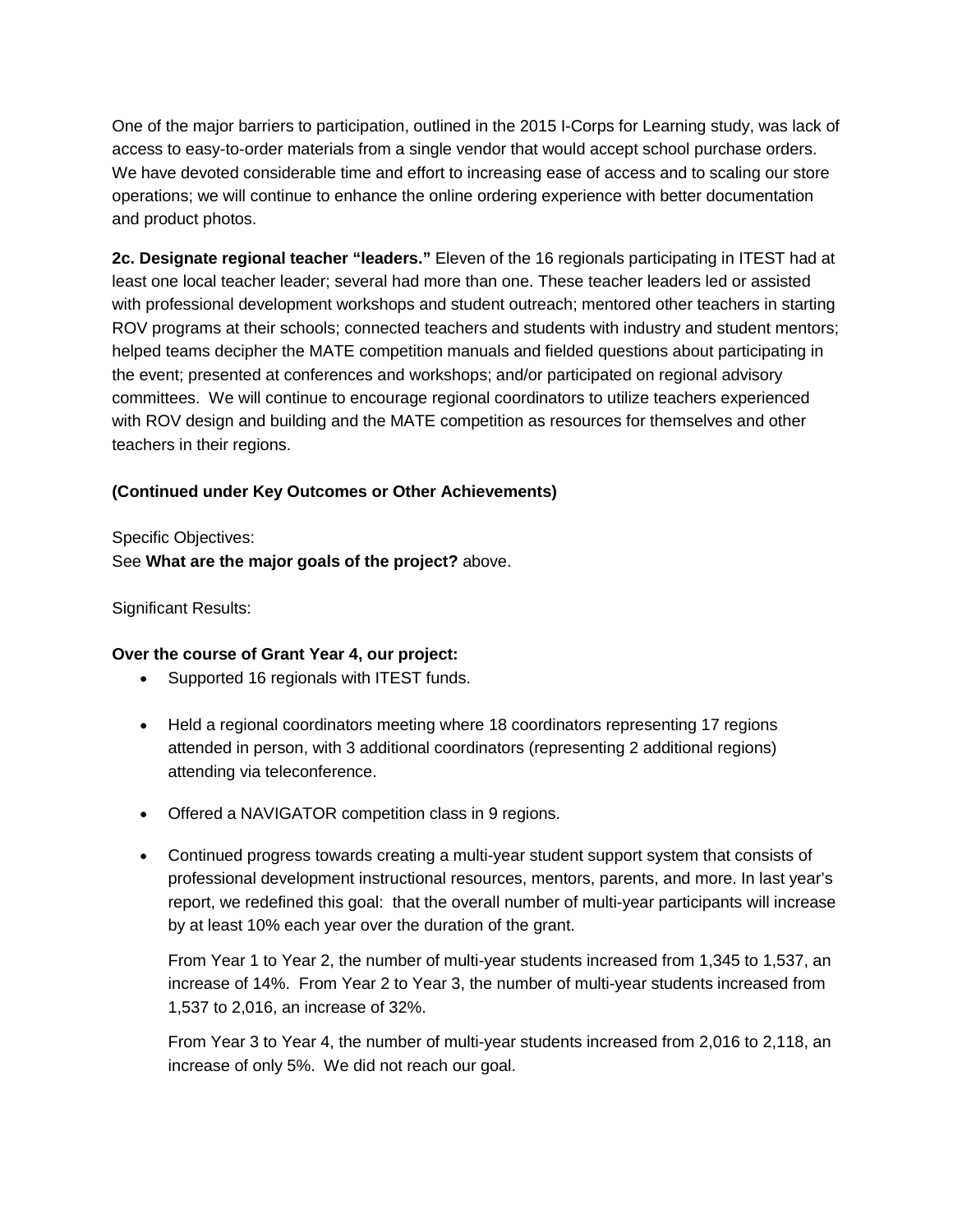\*Note: Again this year, we used registration data, rather than post-competition surveys, for these numbers because registration data is more comprehensive (i.e., more students register via the Active system than complete post-competition surveys).

- In our analysis of post-competition surveys, we did find several statistically significant differences between the first year and multi-year competition participants. For example, multi-year participants were statistically significantly more likely to report their participation in the ROV program resulted in higher levels of awareness of and interest in pursuing STEM careers, gains in interest in taking STEM courses, improvements in STEM knowledge and skills, increased 21st Century skills, and the receipt of awards, honors, and new educational and career opportunities.
- Provided students with access to student and industry mentors in all 16 regions that participated in ITEST this year.
- Produced a summary video highlighting the 2016 international ROV competition (see [https://vimeo.com/184585932\)](https://vimeo.com/184585932) as well as a video highlighting the 2016 Monterey Bay regional ROV competition (and the SCOUT and NAVIGATOR class teams; see [https://vimeo.com/170548699\)](https://vimeo.com/170548699), In addition, collected footage during the 2017 international competition that is currently being compiled into a video highlighting that event.
- Offered 4 ROV kits that complement MATE instructional resources as well as other building materials and resources (e.g., soldering practice board).
- Eleven regions utilized teacher leaders as resources for coordinators and other teachers. Several of these regions had more than one teacher leader.
- Offered 1 workshop that provided 60 hours of professional development to 20 participants.
- Offered 20 regional professional development "teachers only" and 170 "teacher-student" workshops that provided an average of 12 hours of instruction to 501 teachers. Taking into account the teachers' participation in competition events and the number of hours increases to more than 20.
- Offered 223 "student only" and 170 "teacher-student" regional workshops, such as topicspecific hands-on instruction, information sessions, and pool practice days, that engaged more than 7,300 students; 1,472 in an after school setting, 2,106 during school, and 3,762 as part of a community organization or event. More than 2,400 of those students attended regional ROV competitions.
- Provided mentors with access to information and resources to support their role in the classroom and streamline communication. In the post-competition survey,\*\*\* among the teachers who indicated that a mentor came to their site (N=64), 94% percent noted that their mentors were adequately prepared to help them and their students through the ROV design and building process.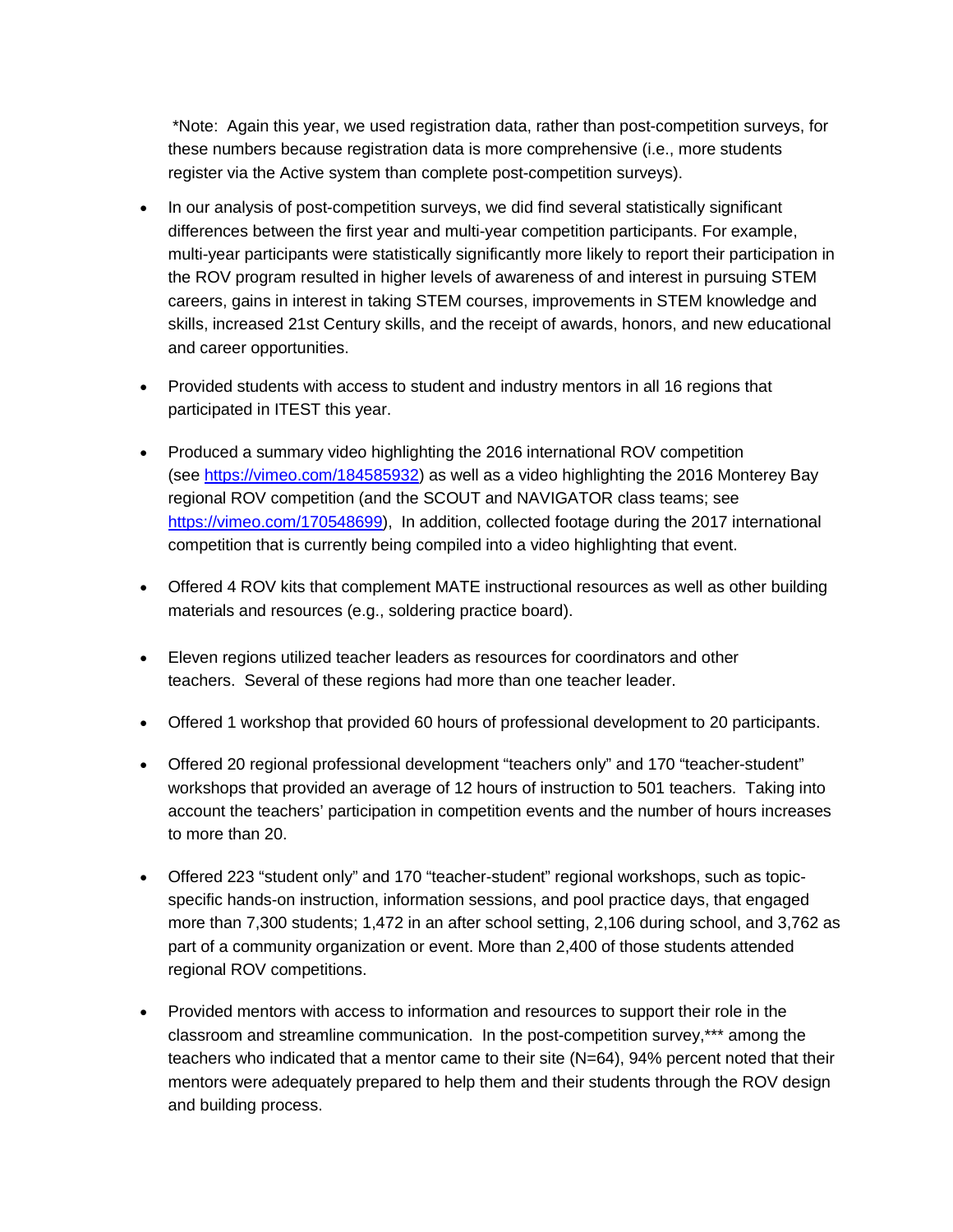- Surveyed\*\*\* 283 parents attending 14 competition events and engaged 49 as members of regional advisory committees. It is estimated that more than 50 parents participated in regional professional development workshops; countless others attended community-wide events where regional partners exhibited. In addition, directed parents to our online resources, including the "Getting Started with MATE Underwater Robotics" section (see [www.marinetech.org/getting-started/\)](http://www.marinetech.org/getting-started/) and invited them to join our e-mail listserves to support their involvement and improve communication.
- Fifty-eight organizations, 407 industry professionals, and 138 others (e.g. community members) supported the grant activities. The activities were also supported by 89 high school, 32 community college, 97 university undergraduate, and 27 graduate students as well as 24 community college and 59 university faculty members. (While the total number of organizations supporting the work decreased from Year 3 to Year 4, the total number of individuals increased in all categories, with dramatic increases in the number of industry professional (34% increase), university undergrads (45%), and community college and university faculty (380% and 103%, respectively).
- Benefitted from the guidance and oversight of 12 regional advisory committees (that include, among other members, a total of 50 parents).
- Twelve regionals held advisory committee meetings, either in-person or via teleconference call or webinar, or collaborated with members in smaller groups in order to gather feedback to help improve and steer the future direction of their regional programs.
- Continued to use Active to collect both team and student competition registration information. Used this data, along with post-competition surveys, to help us to determine 1) how many students were involved for multiple years and 2) how their long-term participation influenced their interest in pursuing STEM courses and careers.
- Continued to improve the utility of MATE web resources and used social networking tools to increase communication and collaboration. For example, we hired a new media and communications specialist (via the MATE grant) to develop a comprehensive social media strategy (FB, Twitter, Flickr, YouTube, etc.). This has resulted in increased "likes" and engagement on Facebook and Twitter (defined as the number of times people engaged with posts through likes, comments, shares, replies, retweets, etc.). For example, on July 27, 2017 the competition Facebook page had 6,260 "likes," an increase of more than 1,400 "likes" from the same date last year; our engagement rate (defined as the number of engagements divided by the number of page likes/followers multiplied by 100) on FB averaged 7.40% from January to July 2017, with a maximum rate of 32.35% during June (and the international ROV competition).
- Maintained a live videostream from the Long Beach City College during the 2017 international competition (see www.marinetech.org/live-videostream/ for video archives) and used two Twitter (#MATE2017 and #MATEROV) to communicate with the public; from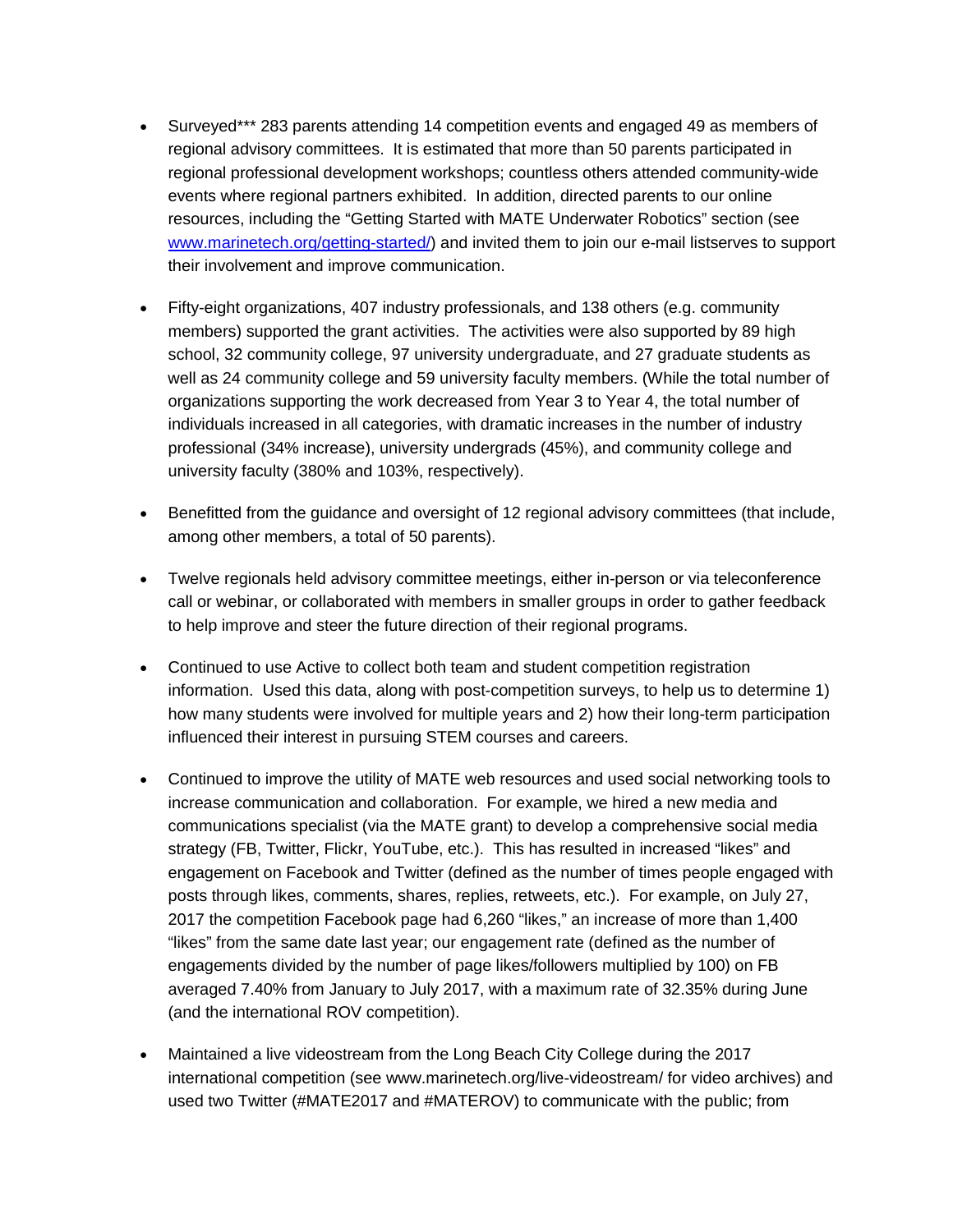January through July, our highest Twitter engagement was in June, with an engagement rate of 18.90% (the average over that time period was 8.76%). We also livestreamed the entire awards ceremony (see our competition FB page for a recording). OpenROV, Blue Robotics, and Teledyne Marine supported the livestream with equipment (ROVs, underwater cameras) and personnel. OpenROV is co-founded by former MATE competitor Eric Stackpole. In addition to Eric, the company employs other former MATE competition students, as does Blue Robotics.

- Disseminated information about the ROV competition program via 100+ publications and more than 32 conferences, meetings, and workshops, including the National Science Teachers Association and National Marine Educators Association's annual conferences.
- Used surveys and other instruments to evaluate progress and increase effectiveness and impact.

\*\*\***NOTE: The 2017 international competition survey results are NOT included in this report.** They will be shared in our Year 5 annual report.

#### Key outcomes or Other achievements:

#### **(Continued from Major Activities)**

**2f. Increase preparedness of student and industry mentors.** Regional coordinators continued to engage high school, undergraduate, and graduate students as well as community college and university faculty, industry professionals, and community members as mentors and volunteers at workshops and competition events. More than 870 students, faculty, industry professionals, and community members supported grant activities this year. Through the regional coordinators, mentors also had access to the information and training modules reported in Year 1 as well as the online resources described under "**What was accomplished under these goals?" 1b**.

The results of the 2016 post-competition teacher survey speak to mentor preparedness. For 26% of the post-competition teacher survey respondents  $(N=243)$ , a classroom/club mentor came to their site to help their teams. The majority of those teachers (94%) indicated that their mentors were adequately prepared to help them and their students through the ROV design and building process.

**3a. Create an online parents' resource center.** The Parent Resource Center page is located within the competition section of the MATE web site (see [www.marinetech.org/parent-resource-center/\)](http://www.marinetech.org/parent-resource-center/). The resource center includes a "welcome" note targeted to parents as well as links to information and resources. It also includes links to the "Gallery" page that contains videos from the international and regional competitions. Recently added are links to information such as competition timeline and costs, student learning objectives for ROV building, and "Getting Started with MATE Underwater Robotics," a section aimed at helping newcomers navigate finding information (e.g. what kit to purchase, what competition class to enter, etc.) on the MATE web site.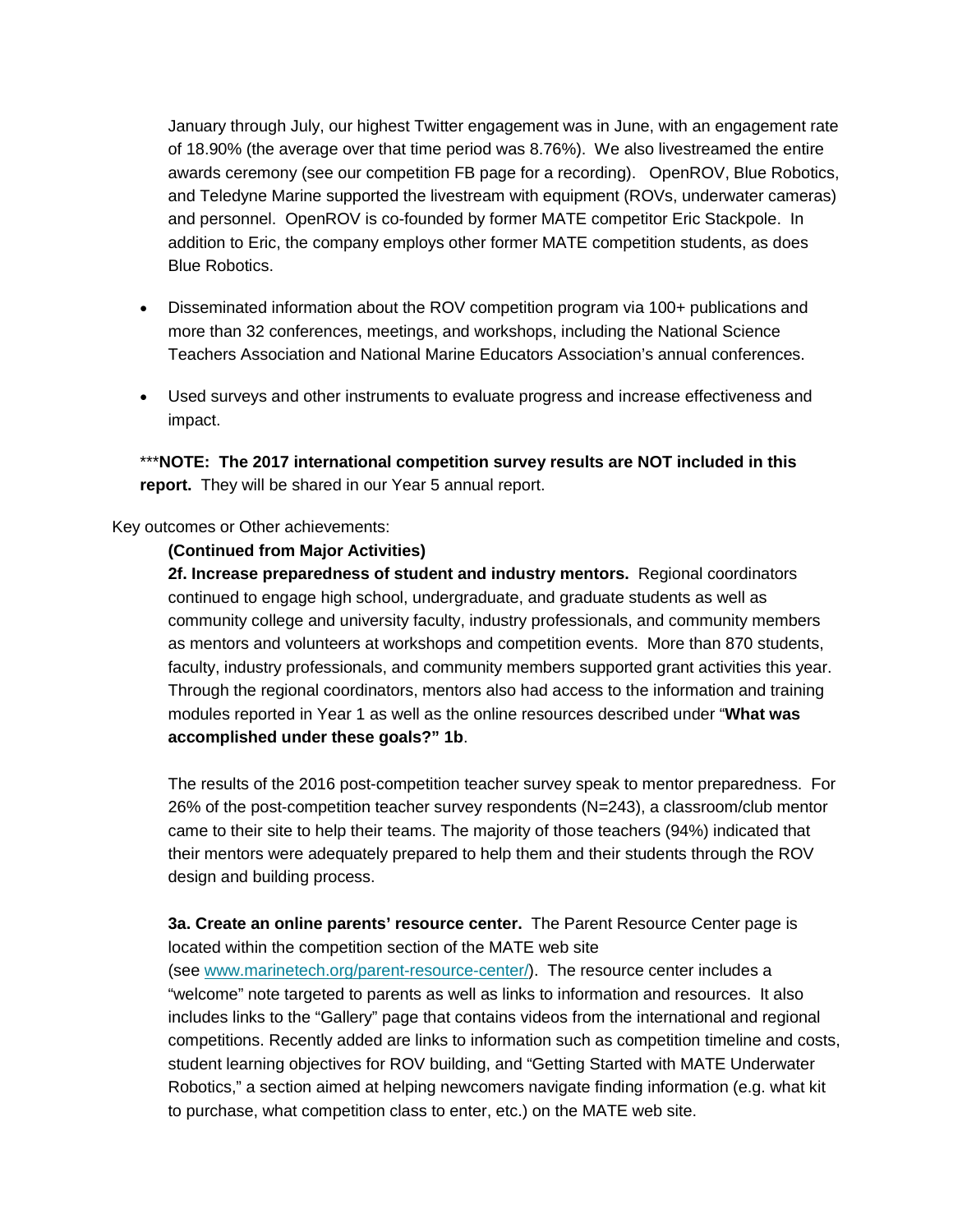A document with highlights of 2016 evaluation data and alumni survey results that demonstrate the positive impact of the program is also located on the resource center; a document with highlights of the 2017 evaluation data will be added in September.

• **3b. Form regional parental advisory committees.** Twelve of the regions participating in Year 4 ITEST have advisory committees. Nine of those include at least one parent; eight of those nine include two or more parents. In addition to parents, the advisory committees include staff of the lead organization, industry members, parents, teachers, and/or students. Twelve regionals held advisory committee meetings, either in-person or via teleconference call or webinar, or collaborated with members in smaller groups in order to gather feedback to help improve and steer the future direction of their regional programs. We will continue to encourage all regional coordinators to assemble advisory committees and to utilize these committees for guidance and feedback on regional activities.

**4a. Improve our current student tracking system.** Again this year we used Active, a low-cost, commercially available system, to collect both team and student competition registration information. We used the student registration data to determine that 40% of the student registrants had competed for multiple years.

See the Year 4 Evaluation Report for further details; also see **Changes in approach and reason for change** as well as **Actual or Anticipated problems or delays and actions or plans to resolve them** for information on how we are using this data in our work with the and the National Student Clearinghouse Washington State Education Research Data Center.

**4b. Use the videos described under 1d.** See 1d above.

## \* What opportunities for training and professional development has the project provided?

**2a. Develop a continuum of curriculum.** In 2016 we started to transition our educational resources to Google Slides for quick and easy updating. We also started using the Canvas Learning Management System for learning resource dissemination; this system provides much greater control over who is and how they are using our educational resources.

We currently have five active courses in Canvas; there is one course for each competency/ROV kit level plus the Diving into Underwater Sensors and Arduino course. In addition to better control, this system allows us to respond to participants' questions far more efficiently because it retains a log of the questions and answers within its discussion board. The Canvas courses are currently available to individuals who participated in our workshops during this past year; to date, 400 educators are enrolled in one or more of these courses.

These courses contain quizzes and worksheets. We are just beginning to pilot "spin-off" or "clone" courses, where educators can add their students to the courses and we can better understand and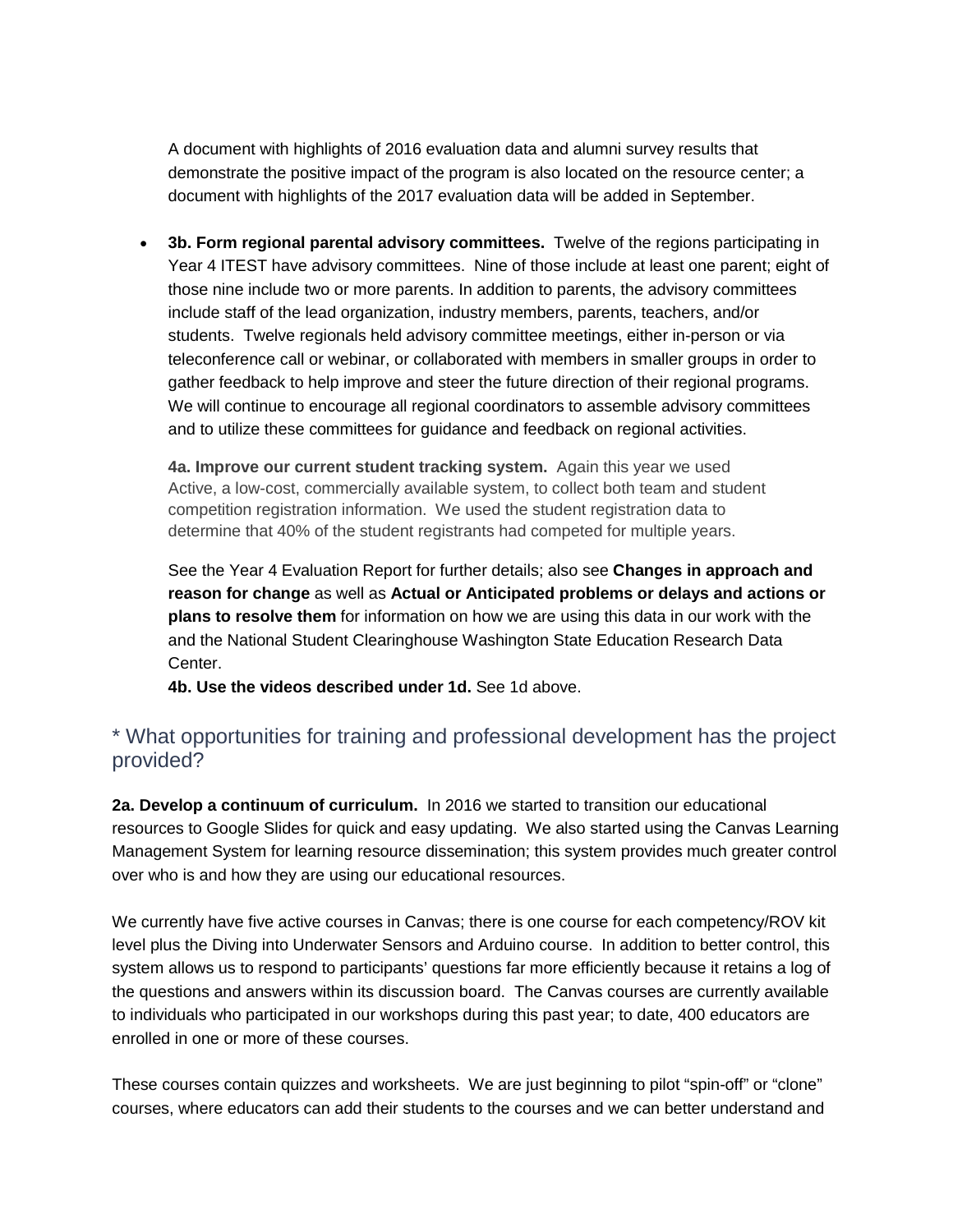monitor student performance. We are working with Dr. Min Li to design, pilot, and assess the psychometric quality for the courses' pre- and post- tests.

**2d. Offer week-long professional development workshops.** The seventh annual ITEST Summer Institute, Introductory Level ROV Building: The PufferFish ROV, took place July 10 -17, 2016 at MPC. This institute introduced participants to the PufferFish ROV control system. Participants learned the fundamentals of engineering design, project management, and ROV building and experienced a variety of hands-on science, technology, and engineering activities that can be integrated into a class or afterschool activity to reinforce foundational knowledge and skills. Along with MATE staff, two engineers (one mechanical, one electrical) co-taught the institute to ensure that best engineering design practices were applied to all building activities; the instruction followed the format of the NGSS for engineering design. Instructional materials from this institute can be requested via a password for a Canvas login to the course. Ninety-five percent of the teachers rated the usefulness of the workshop as excellent, one as good.

We offered the online workshop Diving into Underwater Sensors and Arduino for the second year. Forty-two participants enrolled in this 30-hour course that covers the hardware and software development environments for sensor interface and programming. After learning the basics of Arduino programming, the participants built and collected digital data from six sensors commonly used in the underwater environment. See www.marinetech.org/files/marine/files/Workshops/Diving%20into%20Sensors%20Course% 20Outline.pdf for the course outline.

The goal of sensors course is to provide a foundation for the hardware and software required to migrate to the digital TriggerFish (now renamed Barracuda) ROV. This course was inspired and designed based upon feedback from workshop participants on new skills and information they would like to learn from both our ITEST and ATE grant-funded work. This course is funded, in part, with program income generated from SeaMATE store sales.

**2e. Offer regional workshops.** Twenty "teacher-only" professional development workshops and 170 "teacher-student" workshops were offered to a total of 953 teachers and parents/community members; the following is a breakdown by grade level:

Grade 3-5: 68; Grade 6-8: 226; Grade 9-12: 150; postsecondary: 14; Informal educators: 43; Other (e.g. parents): 452

The workshops ranged from ½-day ROV design and building activities (where the focus was on frame design, motor placement, and buoyancy) to multi-day events (where the focus was building control boxes). The number of hours of instruction for each teacher ranged from 2 to 40; the average was 12. The workshops were offered during school, after school, on weekends, in the evening, and/or during the summer.

Two hundred twenty-three "student only" and 170 "teacher-student" workshops were offered to 7,340 students. Of these students, 2,106 were impacted in an in-school setting, while 1,472 and 3,762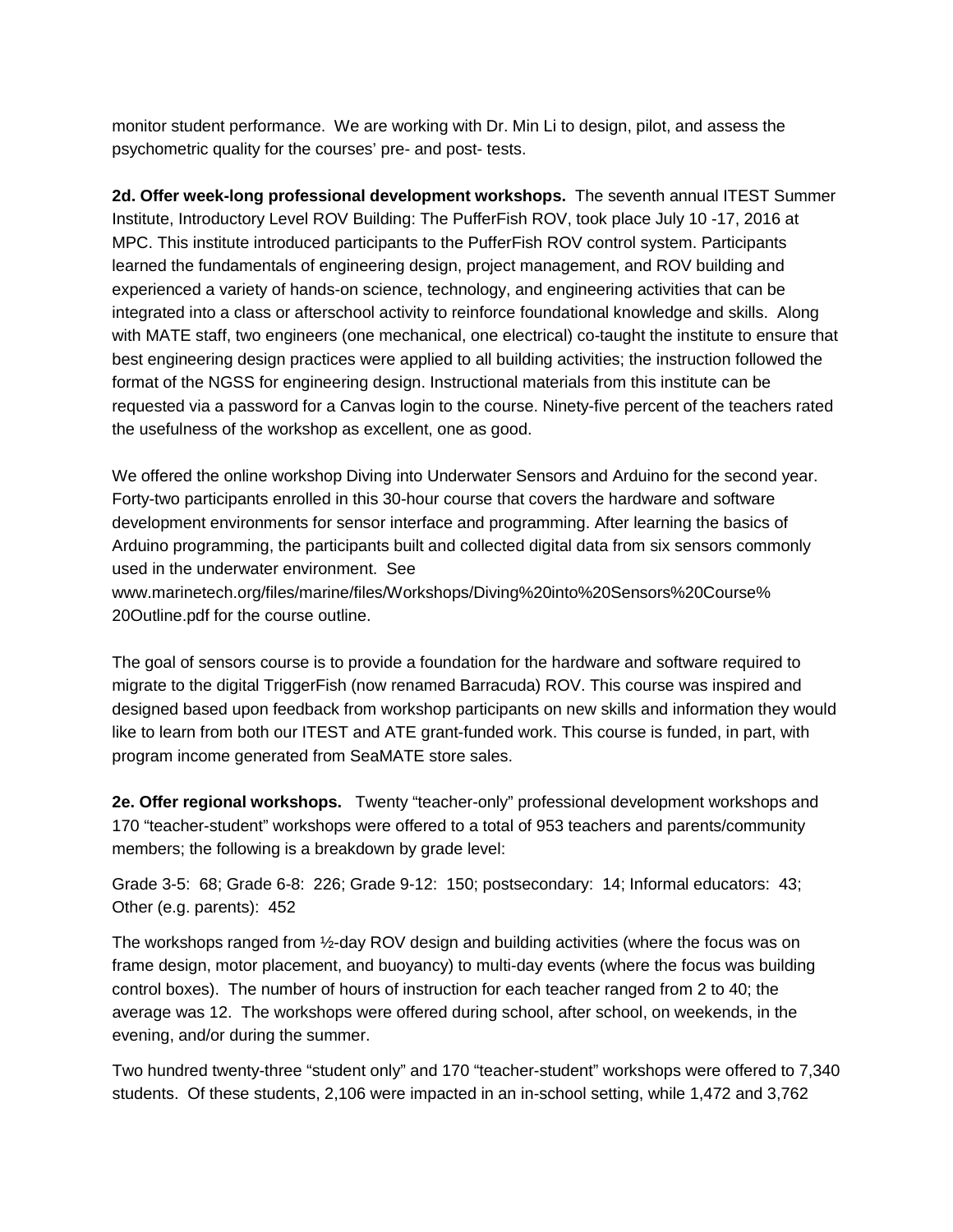were impacted in an after school setting or as part of a community organization/event, respectively. The following is a breakdown by grade level:

Grade 3-5: 1,209; Grade 6-8: 1,938; Grade 9-12: 1,248; postsecondary: 59; Other (e.g. home school not defined by grade level or community event where grade levels are not known): 3,782

(NOTE: Some students were reported in more than one category – i.e., grades 9-12 and "other.")

The workshops covered topics from basic ROV design and building to simple electronics and AngelFish and PufferFish ROV kit assembly. Information sessions, pool practice days, and "demo nights," among others, were also offered. The number of individual student contact hours ranged from 1 to 50; the average was 16.

All 16 regions that participated in ITEST reported that they used MATE's ROV kits in their workshops; all of these regions reported that the kits were helpful. Twelve regions reported that they used the Canvas online course management system; 13 used the instructions for kit assembly. One regional noted that several teachers who attended a workshop wrote suggestions for how to improve the layout of the instructions on their post-workshop surveys; we will review those suggestions and make the necessary improvements in Year 5. Twelve regions reported that they used the practice boards, 7 used the simple circuits kits, and 6 used the new Spanish Galleon mini-competition kit. Ten indicated that they used the MATE textbook as a resource for themselves and their teachers.

Comments from regional coordinators about the support they received from MATE included:

*The [online resources] are very useful because students and teachers have the resources available 24/7 and they can review what I taught in the workshops during the week. – Puerto Rico regional coordinator*

*The practice boards continue to be an effective tool for teachers and students who are first-time solderers to learn and practice the technique. – Shedd Midwest regional coordinator*

## \* How have the results been disseminated to communities of interest?

Between the MATE Center, its regional partners, and ROV competition participants, well over 100 abstracts, journal papers, newspaper articles, web sites, television news stories, and other publications featured ITEST grant activities. Examples of these are included within the products section of this report.

In addition, between the MATE Center and its regional partners, information about the ITEST project was presented at more than 30 conferences, meetings, community events, workshops, and other events. These included the following:

- National Marine Educators Association Conference, held June 25 July 1, 20-16 in Orlando, FL.
- Georgia Southern University STEM Fest, September 26, 2016, Statesboro, GA

Society of Manufacturing Engineers, January 27, 2017, Cherry Hill, NJ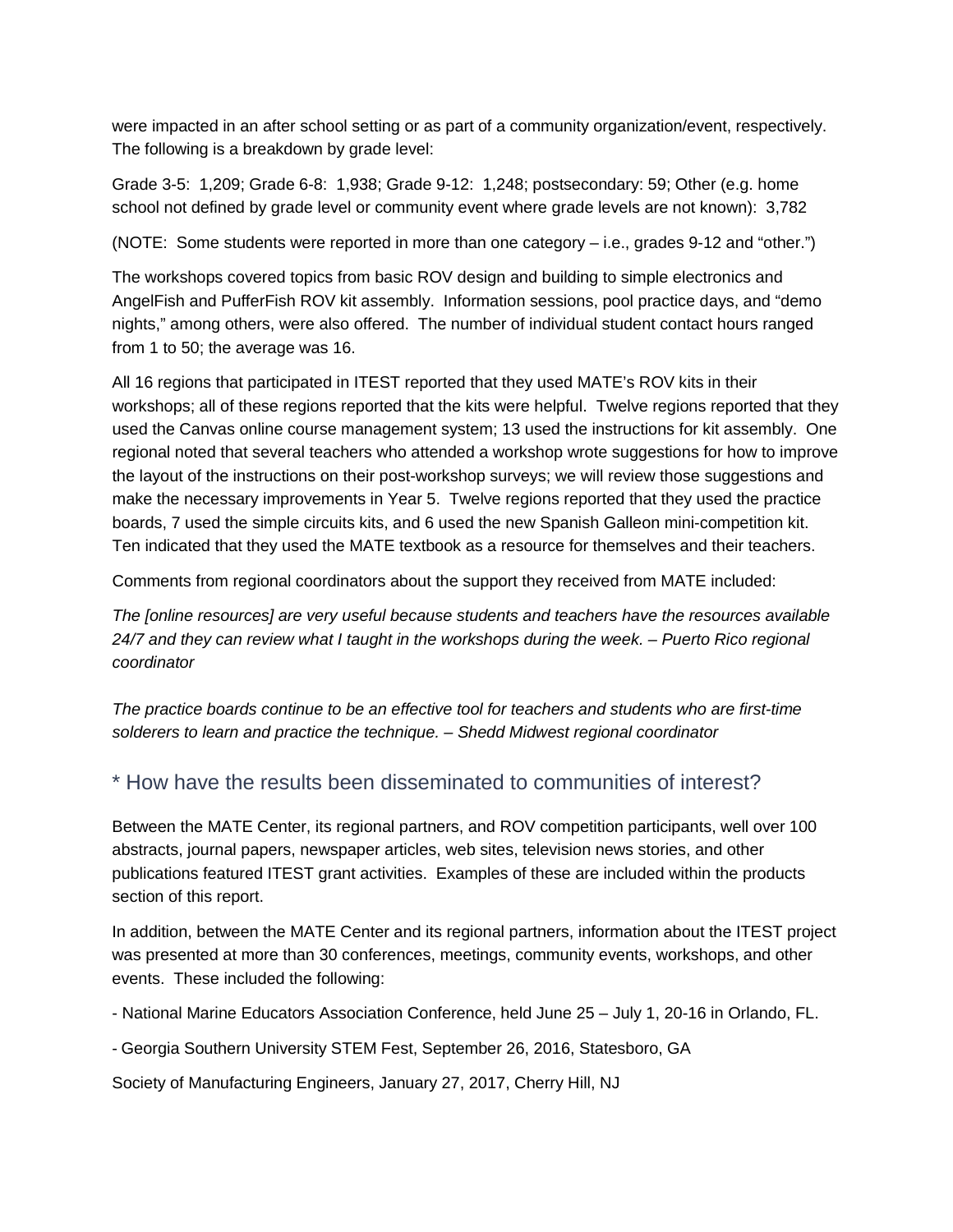- Oceanology International North America, February 14-16, 2017, San Diego, CA.
- Ohio Educational Technology Conference, February 14-16, 2017, Columbus, OH.

- Underwater Intervention Conference and Exhibition, organized by the Marine Technology Society's ROV Committee and the Association of Diving Contractors International and held February 21-23, 2017 in New Orleans, LA.

- Alabama Science Teachers Association, March 7-8, 2017, Birmingham, AL.
- Wisconsin Society of Science Teachers Convention, March 17-19, 2017, Milwaukee, WI
- Marine Science Day at Hatfield Marine Science Center, April 8, 2017, Newport, OR.
- American Alliance of Museums (AAM) Annual Conference, May 6-9, 2017, Phoenix, AZ

See also **Significant results** for information about our use of social media.

## \* What do you plan to do during the next reporting period to accomplish the goals?

#### **During the next reporting period (Grant Year 5) we will:**

- Support 16 or more regional partners with ITEST funds.
- Hold a regional coordinators meeting to build community and increase regional fidelity, among other goals.
- Continue to add a NAVIGATOR competition class to regionals, based on the regional demand and feedback from stakeholders.
- Compare Year 3 to Year 4 to determine 1) if we have improved multi-year competition participation by 5% (and, if not, dive deeper into the data to interpret why) and 2) what other statistically significant gains multi-year participants have made compared to first-year participants.
- Continue to provide students with access to student and industry mentors who are well-prepared to support learning and provide career guidance.
- Document 2-4 student success stories via video (interviews during the competition) and an additional 3-6 success stories via the MATE electronic newsletter and use these stories for evaluation purposes.
- Continue to clone (producing copies of) the PufferFish Summer Institute course in the Canvas content management system so that educators can adapt and deliver the content directly to their students in a way that best meets their needs and allows them to monitor student performance. We plan to enhance the course with new instructional videos. We will work with Dr. Min Li to design, pilot, and assess the psychometric quality for the courses' pre- and post- tests.
- Continue to improve our ROV kits (we will be releasing version 3 of the TriggerFish-Analog kit in September 2017 and the TriggerFish-Digital rebranded as the Barracuda by November 2017) and continue to create additional materials to enhance student learning.
- Continue to encourage MATE regionals to identify and utilize regional teacher leaders to function as resources for coordinators and other teachers.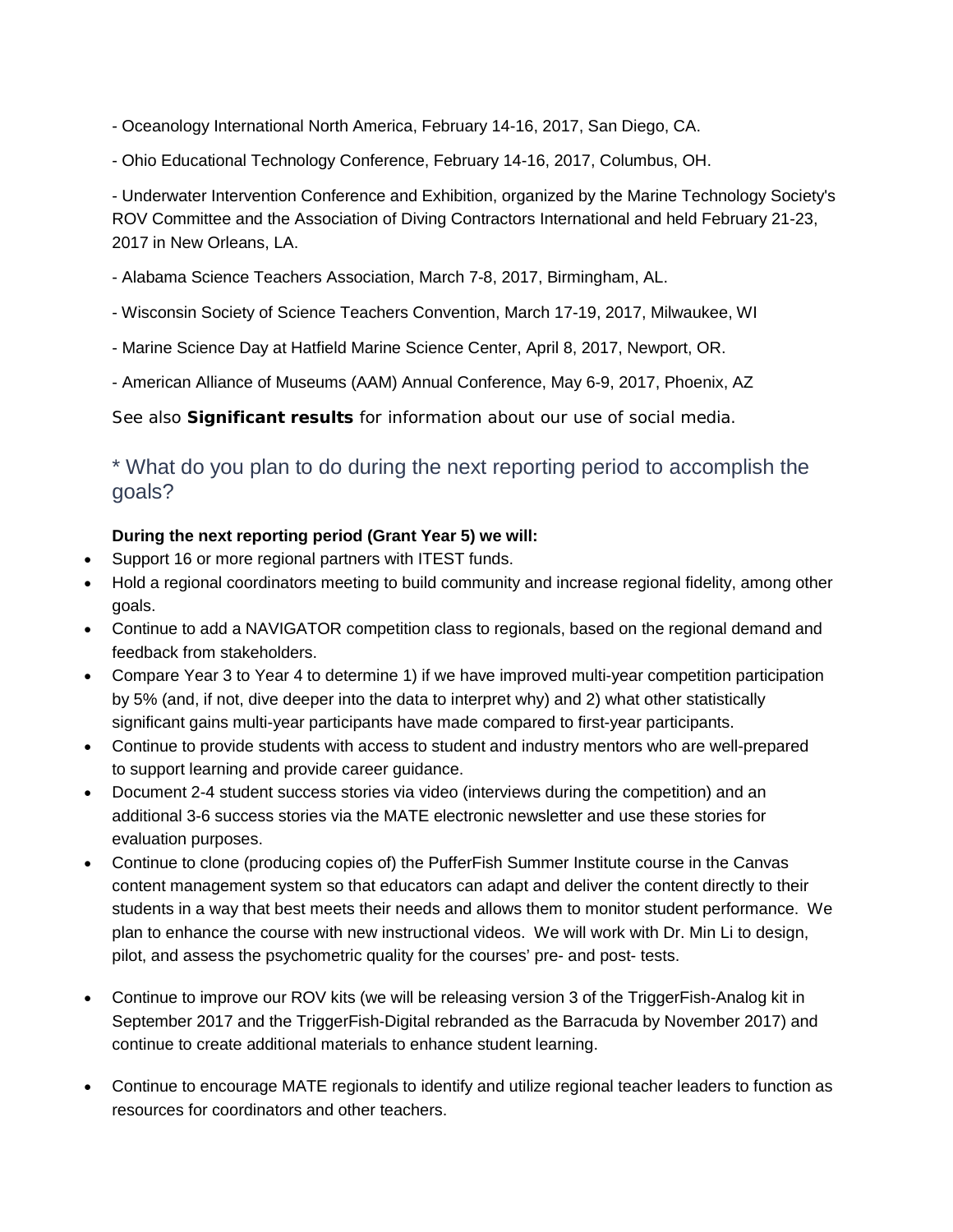- Offer 1 workshop that provides 60 hours of professional development to at least 20 participants, including middle and high school teachers and regional coordinators.
- Offer at least 20 regional professional development workshops that provide an average of 10 hours of instruction to 400 teachers.
- Offer an additional 200 regional workshops, such as topic-specific hands-on instruction, information sessions, and pool practice days, to 4,000+ students.
- Work with regional coordinators to add to the current mentor information and training to support their role in the classroom and streamline communication.
- Continue to engage and increase the number of parents in grant activities and continue to add to the resources and information included with the Parent Resource Center. Direct parents to our online resources and invite them to join our e-mail listserves to support their involvement and improve communication.
- Increase the number of organizations, industry professionals, and others as well as high school, community college, university undergraduate, and graduate students and community college and university faculty supporting the grant activities.
- Continue to encourage regionals to create and meet with regional advisory committees to provide guidance and oversight.
- Use the student competition registration system in conjunction with the post-competition surveys to determine 1) how many students are involved for multiple years and 2) how their long-term participation influences their interest in pursuing STEM courses and careers.
- Improve the organization and utility of MATE web resources and continue to use social networking tools to increase communication and collaboration.
- Use surveys and other instruments to evaluate progress and increase effectiveness and impact. Please also see the **Major Activities, Key Outcomes or Other achievements,** and the **What opportunities for training and professional development has the project provided?** sections.

#### **Supporting Files**

**Filename Description**

| (Download) | Student Description Input 2016_MATE underwater<br>robotics competition.pdf | Description of AMNO & CO and two other ROV<br>consideration for the White House Science Fair. |
|------------|----------------------------------------------------------------------------|-----------------------------------------------------------------------------------------------|
| (Download) | ITEST 2015-2016 Evaluation Report 7-29-16.pdf                              | Year 3 Evaluation Report.                                                                     |

[Back](https://reporting.research.gov/rppr-web/rppr?execution=e1s2#top) to the top

# **Products**

Books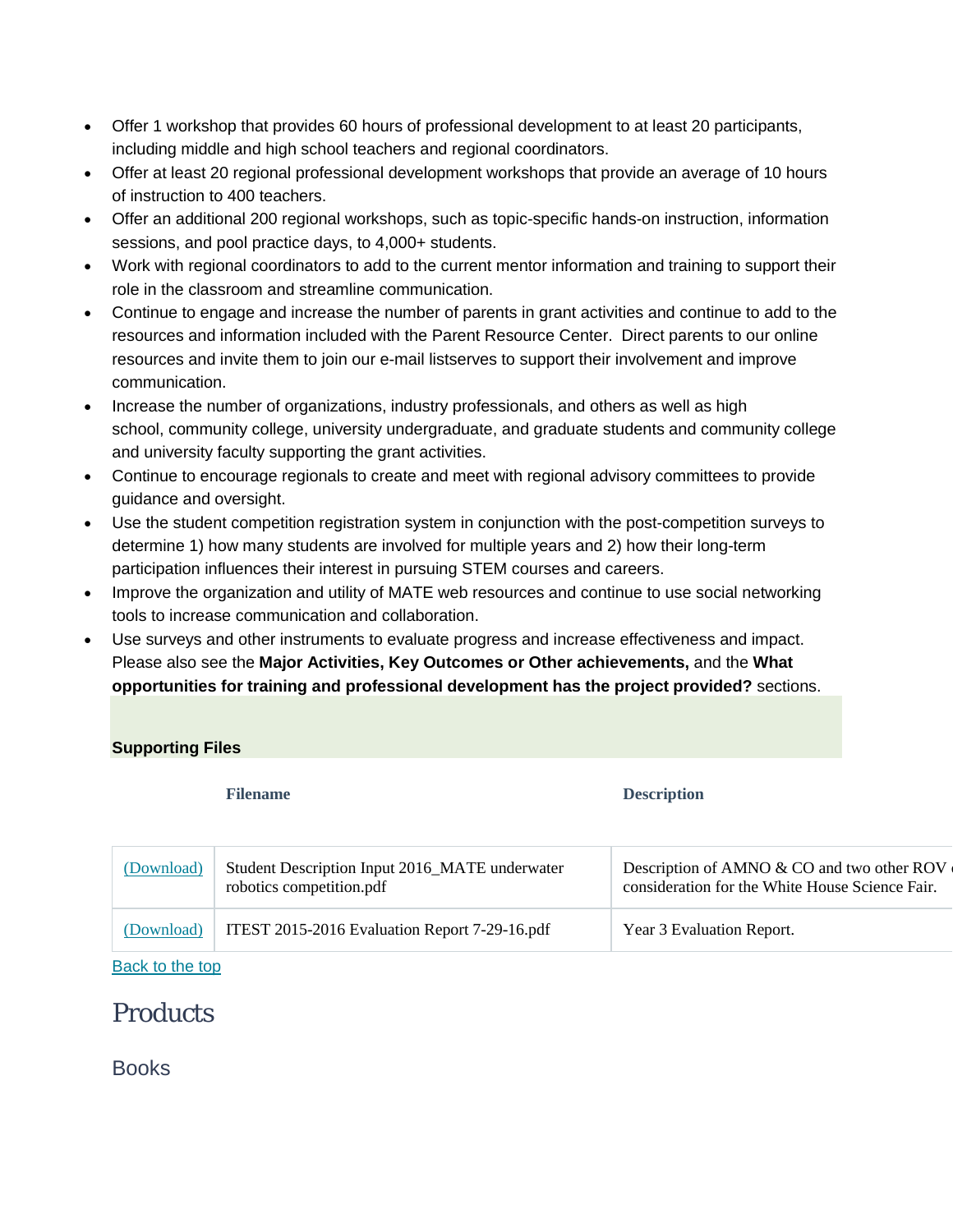Book Chapters

**Inventions** 

Journals or Juried Conference Papers

Licenses

Other Conference Presentations / Papers

Other Products

• *Audio or Video Products.*

The 2015 competition video summarizes the 2015 international competition event, which took place June 25-27, 2015. The video is housed on both the MATE Center's YouTube and Vimeo accounts and can be accessed here <https://vimeo.com/161073555>

• *Audio or Video Products.*

Dauphin Island hosts Northern Gulf Coast ROV Compeition http://local15tv.com/news/local/dauphin-island-hosts-northern-gulf-coast-rov-competition

• *Audio or Video Products.*

Highlight video of the 2016 MATE Mid-Atlantic regional ROV competition https://www.youtube.com/watch?v=rkNPR2-Nec8#action=share

- *Audio or Video Products.* Highlight video of the 2016 MATE Monterey Bay regional ROV competition, featuring student interviews - <https://vimeo.com/170548699>
- *Audio or Video Products.*

Meet Brother Rice High School's Underwater Robotic, Edmund MK 2.5 - https://www.dnainfo.com/chicago/20160318/mt-greenwood/meet-brother-rice-high-schoolsunderwater-robot-edmund-mk-25

• *Audio or Video Products.*

Meghan Abella-Bowen and & Darlease Montiero (MATE Advisory Board member and ROV team mentor) are interviewed on the Fall River "Full STEAM Ahead" cable program where we discuss MATE and VEX - <https://www.youtube.com/watch?v=81PMfTpUUeY>

- *Audio or Video Products.* National Publics Radio *Here and Now -* http://www.disl.org/news/article/nprs-here-and-now-featuresdisl-research
- *Audio or Video Products.*

Podcast on ByteMarks by Burt Lum - Episode 405: MATE ROV - June 1, 2016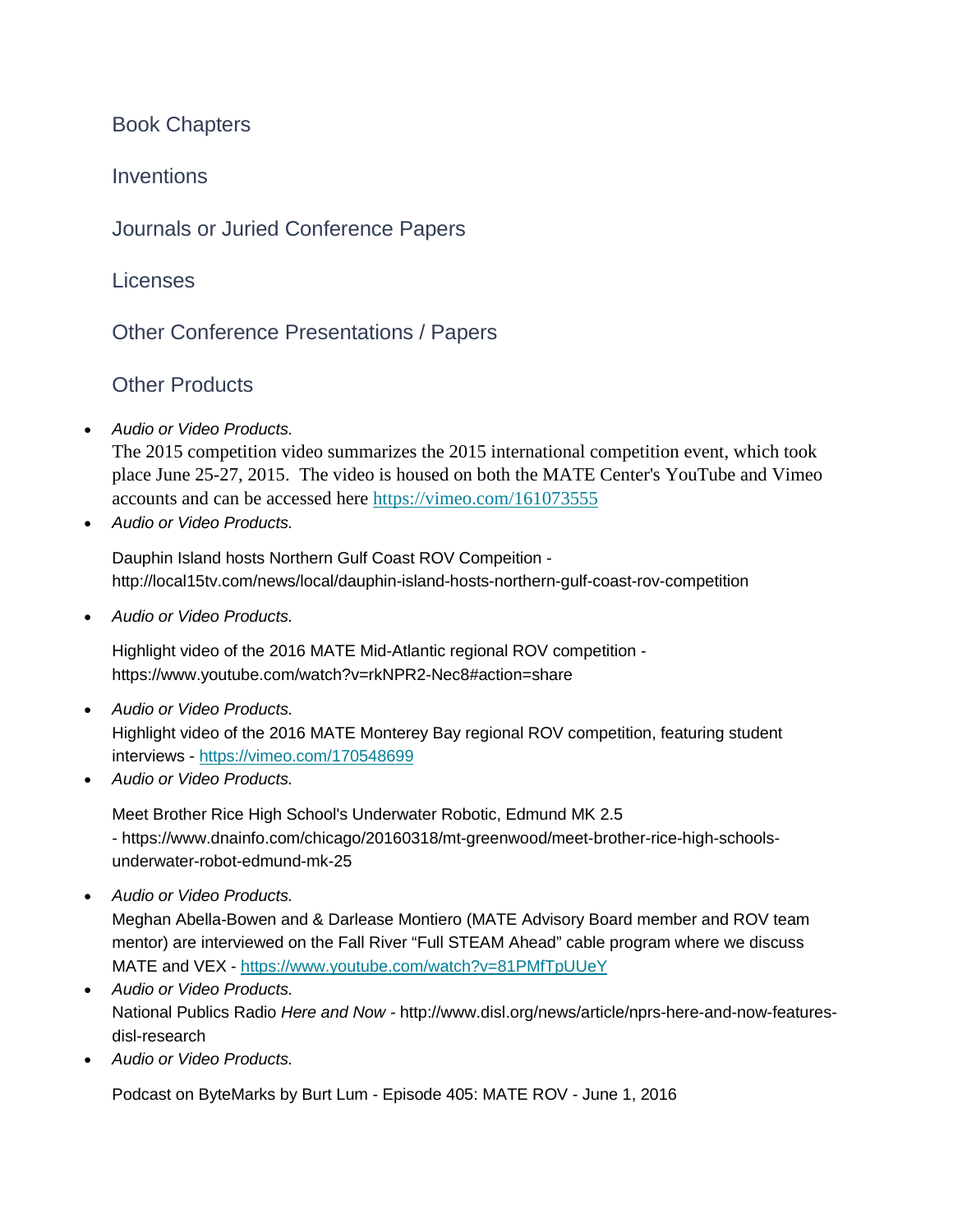• *Audio or Video Products.*

Podcast on Civilbeat by Burt Lum - Civil Geeks: Taking Robotics into Uncharted Waters

• *Audio or Video Products.*

Recording of the 2016 MATE international ROV competition livestream video from the William's Pool, collected by OpenROV, a company that manufactures a low-cost, open source ROV for exploration - <https://www.youtube.com/watch?v=Gvp5R0p9fWM>

• *Audio or Video Products.*

TV news coverage on WTOC.com - Students take part in underwater ROV competition

• *Audio or Video Products.*

The following videos of student interviews (with compelling testimonials) from the 2015 MATE international ROV competition can be found on both the MATE Center YouTube [\(https://www.youtube.com/user/MATECenter/videos\)](https://www.youtube.com/user/MATECenter/videos) and Vimeo Channels [\(https://vimeo.com/user14545135\)](https://vimeo.com/user14545135):

- o Highlight video on [YouTube](https://www.youtube.com/watch?v=PGbw_j3689k) and [Vimeo](https://vimeo.com/161073555)
- o RANGER class champions on [YouTube](https://www.youtube.com/watch?v=NGQOSVzuJCc) and [Vimeo](https://vimeo.com/161112797)
- o Teamwork rocks! on [YouTube](https://www.youtube.com/watch?v=eKi3-jHCK4w) and [Vimeo](https://vimeo.com/161118917)
- o Students rise to the challenge on [YouTube](https://www.youtube.com/watch?v=VaEvVRQwKdQ) and [Vimeo](https://vimeo.com/161116919)
- o So much to learn on [YouTube](https://www.youtube.com/watch?v=2vwdt94uUZQ) and [Vimeo](https://vimeo.com/161120410)
- o Career choices on [YouTube](https://www.youtube.com/watch?v=CKmY2P_4Mts) and [Vimeo](https://vimeo.com/161115058)
- *Audio or Video Products.*

Video Footage from a Team in Stockbridge, MI:

https://www.youtube.com/watch?v=cCEqJtjquWo

https://www.youtube.com/watch?v=SteEfrcnT6M

https://www.youtube.com/watch?v=ZgL2Ya6-muU

https://www.youtube.com/watch?v=7ablW4KhorU

• *Audio or Video Products.*

Video for News 3 TV - Underwater Robotics Competition at ODU

http://wtkr.com/2016/04/30/annual-rov-competition-at-odu/

- *Educational aids or Curricula.* Building instructions, instructional resources, and other activities that complement the ROV kits we developed - see [http://www.marinetech.org/curriculum/.](http://www.marinetech.org/curriculum/)
- *Educational aids or Curricula.* ROV kits, practice boards, and more building resources - see <http://www.marinetech.org/store/> for a description of the kits, boards, and other resources.
- *Educational aids or Curricula.*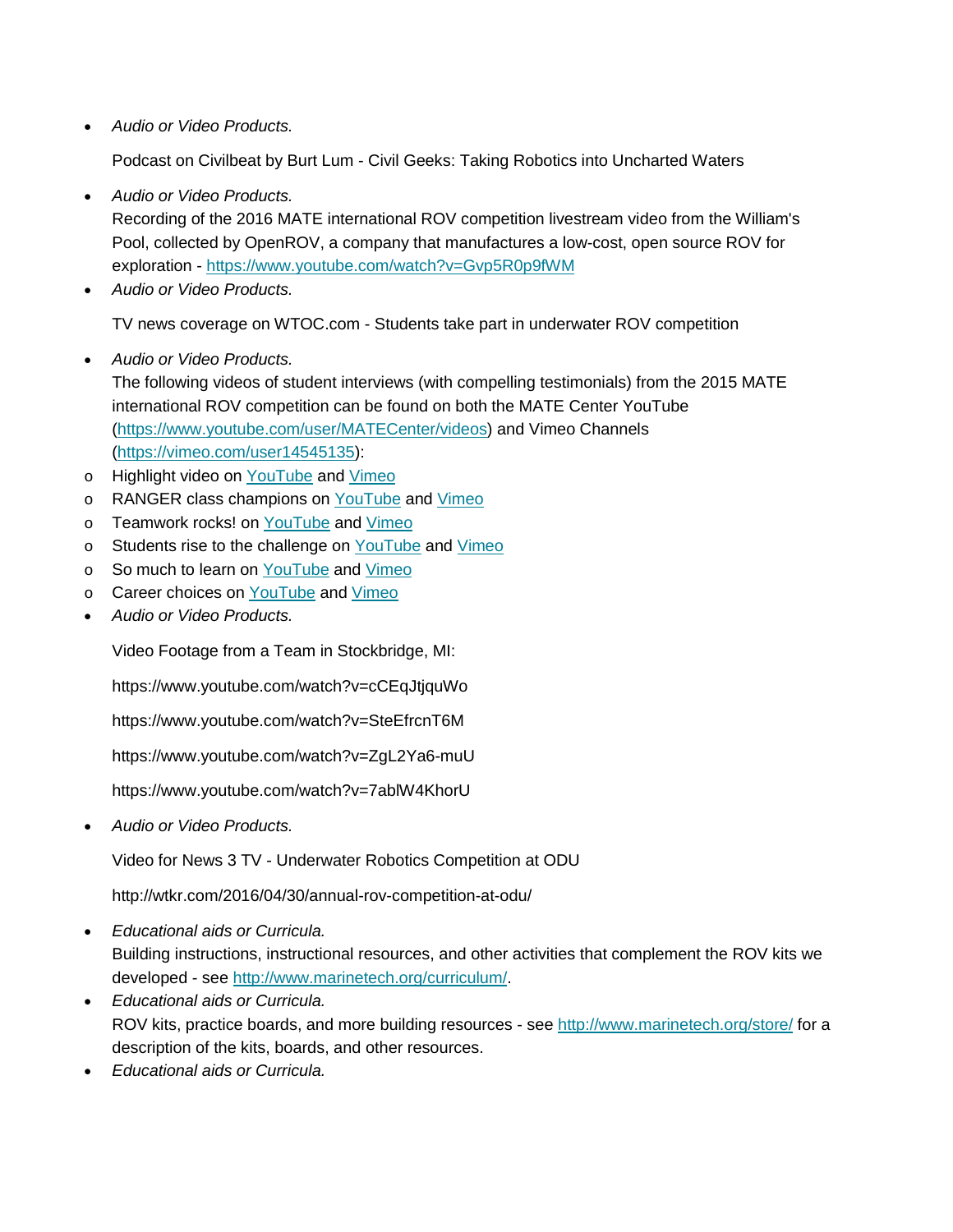We used the Canvas online course management system to host all of the presentations, assignments, and quizzes delivered as part of our 2016 PufferFish Summer Institute. We can send an invitation to view the course upon request (e-mail to [dsullivan@mpc.edu\)](mailto:dsullivan@mpc.edu).

• *Data and Research Materials (e.g. Cell lines, DNA probes, Animal models).*

NOTE: The Year 4 evaluation report is included within the Supplemental Documents.

1. During negotiation, additional information was requested regarding the data management plan to ensure how products of the research (reports, instruments, and data) would be made accessible to other researchers.

Action 2D: Please what was accomplished during Year 4 pertaining to the work you proposed in your responses, including:

 $\circ$  sharing of evaluation reports, evaluation instruments, de-identified data sets, and website analytics at the project website and ITEST's STEM Learning Resource Center.

*If the goals/objectives were not fully accomplished during Year 4, please include what changes will be made to your plan and timeline to achieve these goals/objectives.*

Our Year 3 annual and evaluation reports have been submitted to STELAR; our 2015-2016 postcompetition survey instruments have been posted to our project's page on ITEST STELAR web site.

The web page <http://www.marinetech.org/itest> currently contains project and evaluation reports from our ITEST Strategies work and Years 1-3 of our ITEST Scale-Up (Year 4 will be posted upon completion and NSF approval).

The 2014-2017 survey instruments, 2014-2016 survey results (2017 survey results will be posted upon completion of final analysis), and information on how to obtain datasets and web site analytics data are also included there. Visitors to the MATE web site can find instructions on how to access this information on the "about MATE" page (see [http://www.marinetech.org/about/\)](http://www.marinetech.org/about/); once they have created a login, they can access the information.

• *Announcement.*

Announcements of the Pennsylvania Regional Competition were posted on these websites:

<http://philadelphia.eventful.com/events/mini-maker-faire-make-c-/E0-001-088090873-6@2015110616> <http://www.philasciencefestival.org/> <http://www.schoolius.com/school/731351216951985/T+E++Harrington+Middle>

• *Blog.*

Breaking Waves

MATE ROV compeition in North Bend this Weekend

- http://blogs.oregonstate.edu/breakingwaves/2016/04/28/mate-rov-competition-in-north-bend-thisweekend/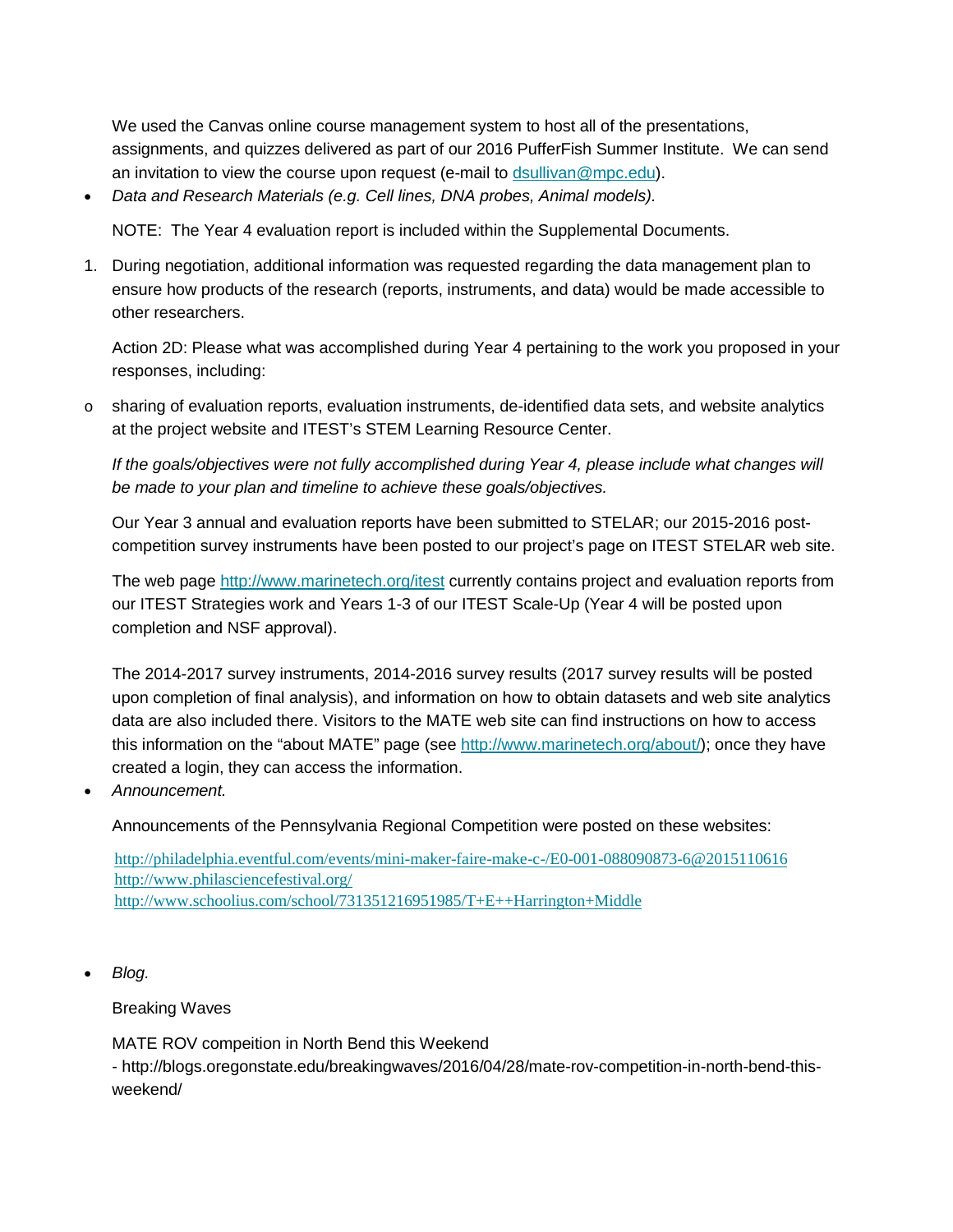• *Blog.*

Central Orgeon Coast Now

Volunterring for the Statewide ROV Compeition on April 30th - https://centraloregoncoastnow.com/tag/oregon-regional-mate-rov-competition/

• *Blog.*

Chief Education Office

Volunteering for the statewide ROV Competition on April 30 - http://education.oregon.gov/volunteering-for-the-statewide-rov-competition-on-april-30th/

• *Blog.*

LADC-GEMM

Remotely Operated Vehicles: another technology - http://www.ladcgemm.org/remotely-operatedvehicles-another-techonology/

• *Blog.*

Oregon Coast STEM Hub

ROV Displayed at Aquarium - http://blogs.oregonstate.edu/oregoncoaststem/2015/11/19/rovdisplayed-at-aquarium/

• *Blog.*

Oregon Coast Stem Hub

Students Dive into STEM in Statewide Underwater Robotics Compeition - http://blogs.oregonstate.edu/oregoncoaststem/2016/05/04/2016-rov-competition/

• *Blog.*

Unsinkable Girl Scouts - http://gscccblog.blogspot.com/2016/05/unsinkable-girl-scouts.html

- *Facebook Page.* <https://www.facebook.com/OregonCoastSTEM/>
- *Facebook Page.* <https://www.facebook.com/OregonRegionalMATEROV/>
- *Facebook Page.* DISl/MATE ROV Program - <https://www.facebook.com/groups/DISL.ROV.Program/>
- *Initiative Newsletter.*

2016 Dauphin Island Sea Lab ROV Teacher Workshop

- http://education.gulfresearchinitiative.org/2016-dauphin-island-sea-lab-rov-teacher-workshop/

• *Newsletter.*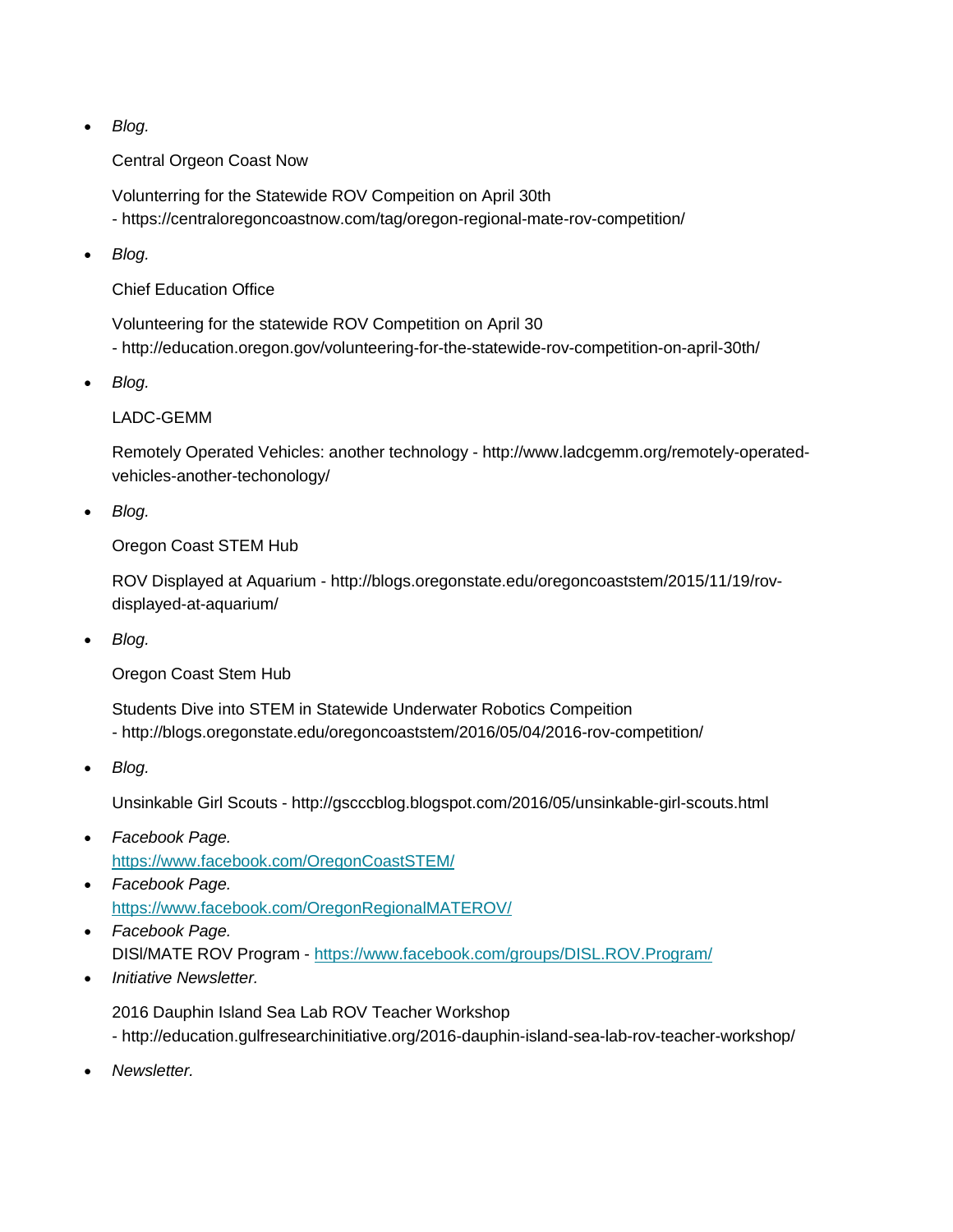Norfolk Naval Shipyard and Mid-Atlantic Regional Maintenance Center Employees Volunteer for STEM Event

• *Newsletter.*

Scientists put ROV Technology in Hands of Teachers and Students - http://gulfresearchinitiative.org/scientists-put-rov-technology-in-hands-of-teachers-and-students/

• *Newsletter.*

Series of Newsletters on Oregon Coast STEM Hub - http://oregoncoaststem.oregonstate.edu/hubhappenings

• *Newsletter.*

Troop 481 Takes Third at Mid-Atlantic Regional Robotics Contest - http://tidewaterbsa.com/ekelectronic-knapsack-may-17-2016/

• *Online Article.*

Oregon Coast Aquarium

Students' Underwater Robot Return to Aquarium after Trip Abroad - http://aquarium.org/studentsunderwater-robot-returns-to-aquarium-after-trip-abroad/

• *Online News Article.*

Oregon Coast Daily News

Students Dive into STEM in Statewide Underwater Robotics Competition - http://oregoncoastdailynews.com/2016/05/02/students-stem-underwater-robotics-competition/

• *Online Newsletter.* Dauphin Island Sea Lab - <http://skimmer.disl.org/>

March 2016, Volume 57, Number 3

May 2016, Volume 57, Number 5

• *Online Newsletter.*

PAST Innovation Lab

Underwater Robotics Workshop - https://pastinnovationlab.org/posts/2016/03/

• *Online Newsletter.*

Past Innovation Lab

2016 MATE ROV Buckeye Regional was Amazing! - https://pastinnovationlab.org/posts/2016-materov-buckeye-regional-was-amazing/

• *Shedd Storify.*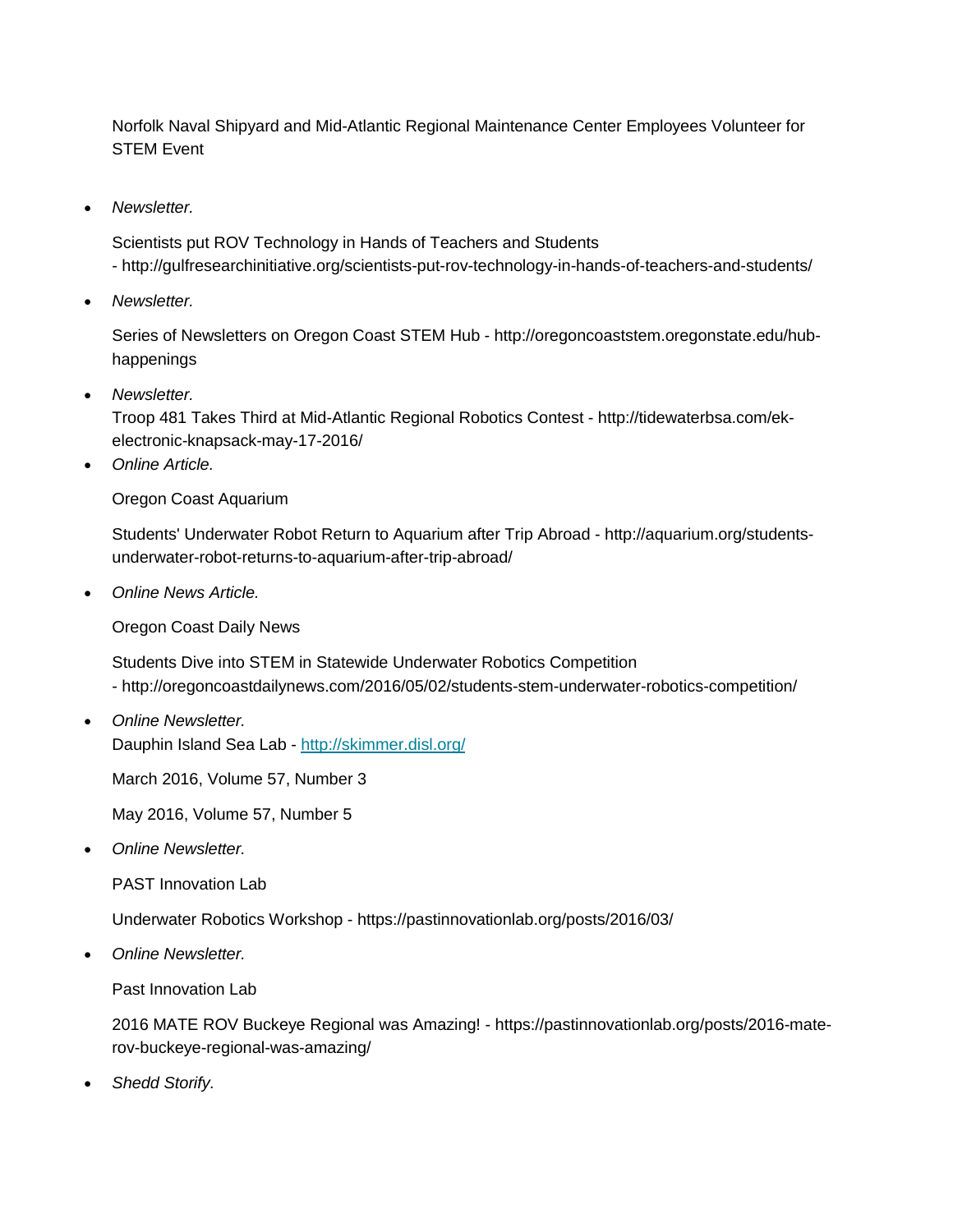https://storify.com/SheddLearning/shedd-aquarium-rov-regional-competition-2016

https://storify.com/SheddLearning/rov-club-event

• *Twitter Feeds.*

@SheddLearning @shedd\_aquarium #SheddROV

• *Twitter Page.*

@roboticcrusader video link for Robotic's time lapse

## Other Publications

- Margaret Blackwell (2016). *Carrollton High School Represents Southeast At MATE's International ROV Competition*. Web article on GPB media. Status = PUBLISHED; Acknowledgement of Federal Support = Yes
- MJ Connell (2016). *DISL hosting annual robotics competition April 22-24*. Online article http://lagniappemobile.com/disl-hosting-annual-robotics-competition-april-22-24/. Status = PUBLISHED; Acknowledgement of Federal Support = Yes
- Elizabeth Thomson (2016). *Guest Post: An Out-of-This-World Experience at the MATE International Underwater Robotics Competition*. Article for PLTW. Status = PUBLISHED; Acknowledgement of Federal Support = Yes
- Kurt Yeager (2016). *Highway 68 ROV Club Wins Again*. Newspaper article Off 68. Status = PUBLISHED; Acknowledgement of Federal Support = Yes
- Rebecca Crookes (2016). *Houston bound: Tech School underwater robotics team wins regional competition*. Online article for the News Courier - http://www.enewscourier.com/news/houstonbound-tech-school-underwater-robotics-team-wins-regional-competition/article\_5ffda5b8-0e58-11e6- 9403-fb1c03c023fe.html. Status = PUBLISHED; Acknowledgement of Federal Support = Yes
- Miriam Cresswell and Savannah Williamson (2016). *Limestone County students win underwater robotics competition*. Online article on Tech Alabama. Status = PUBLISHED; Acknowledgement of Federal Support = Yes
- Shelby West (2016). *MARMC Volunteers Judge Underwater Robotics Competition*. Online article http://www.navy.mil/submit/display.asp?story\_id=94536. Status = PUBLISHED; Acknowledgement of Federal Support = Yes
- Shelby West (2016). *MARMC Volunteers Judge Underwater Robotics Competition*. Online article http://www.militaryspot.com/news/marmc-volunteers-judge-underwater-robotics-competition. Status = PUBLISHED; Acknowledgement of Federal Support = Yes
- Jill Zande (2015). *MATE's 2015 Underwater Robotics Competition: Students Challenged to Brave Arctic Waves and Ice*. Servo. Status = PUBLISHED; Acknowledgement of Federal Support = Yes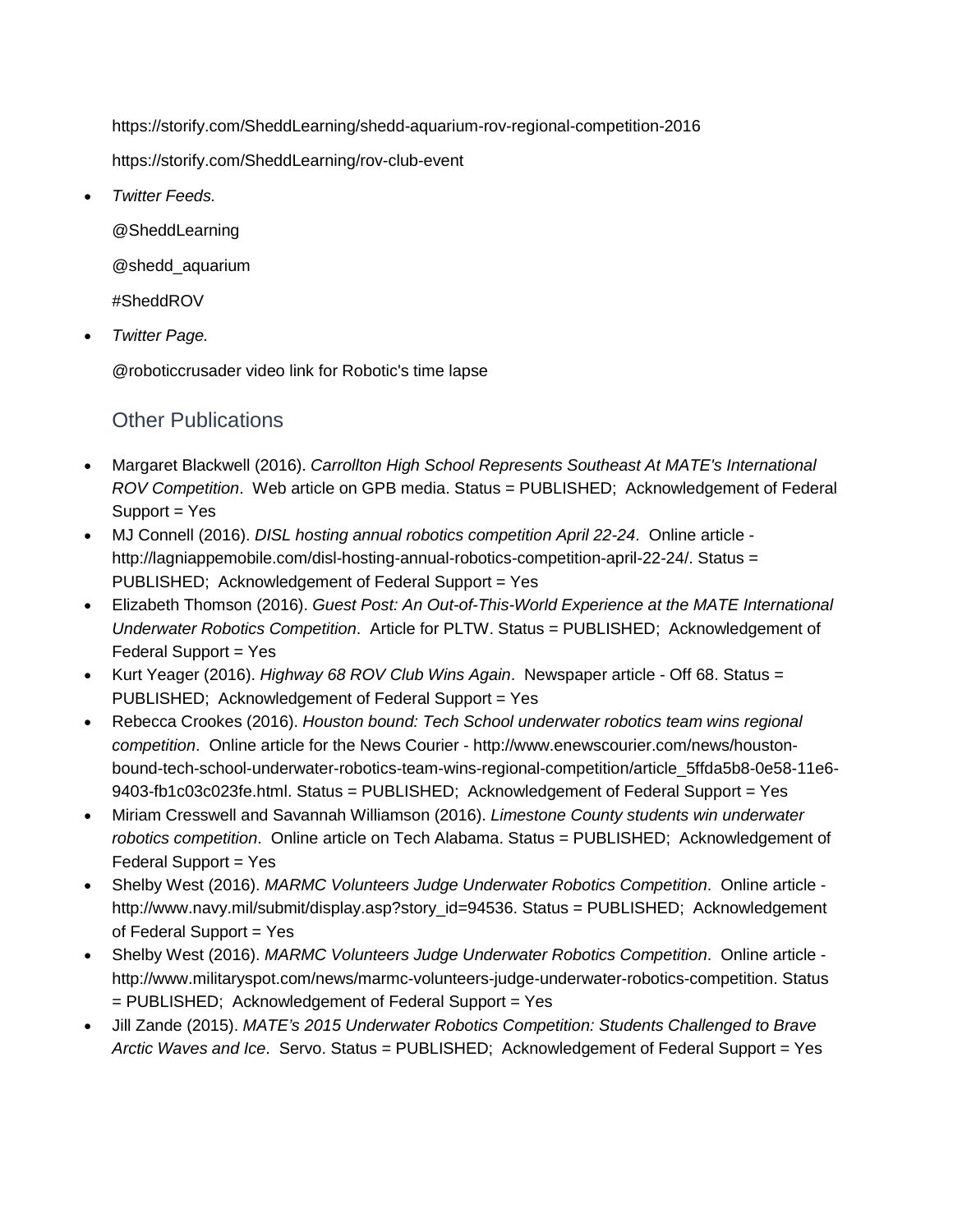- Jill Zande (2016). *MATE's 2015 Underwater Robotics Competition: Students Challenged to Brave Arctic Waves and Ice*. ROVPlanet. Status = PUBLISHED; Acknowledgement of Federal Support = Yes
- Dave Herndon (2016). *Melvindale ROV team will be head to international tournament after winning qualifier*. News Article for The News-Herald http://thenewsherald.com/articles/2016/05/01/news/doc57255f1cbd066935263798.txt. Status = PUBLISHED; Acknowledgement of Federal Support = Yes
- Herndon (2016). *ROV team ready to tackle international competition*. News Article for The News-Herald -

http://thenewsherald.com/articles/2016/05/06/news/doc572bb311b4109205992665.txt?viewmode=fu llstory. Status = PUBLISHED; Acknowledgement of Federal Support = Yes

- Mary Kaull (2016). *RPS 205 students build underwater remote vehicle in Shedd program*. Online article - http://www.rrstar.com/article/20160324/BLOGS/303249999. Status = PUBLISHED; Acknowledgement of Federal Support = Yes
- Kim Cheek-Stanley (2016). *Robotics is the rage thanks to innovative teacher*. The Time of Northwestern Indiana Article - http://www.nwitimes.com/news/local/lake/crown-point/robotics-is-therage-thanks-to-innovative-teacher/article\_3e20bb6c-9846-5186-a08a-f241bd8f1674.html. Status = PUBLISHED; Acknowledgement of Federal Support = Yes
- N/A (2016). *SeaTech program and unknown #s for AMNO & CO going to White House Science Fair*. Newspaper article for the Skagit Valley Herald. Status = PUBLISHED; Acknowledgement of Federal Support = Yes
- Kera Wanielista (2016). *Skagit Sea-Tech Teams Compete in International ROV Competition*. Newspaper article in Skagit Valley Herald. Status = PUBLISHED; Acknowledgement of Federal Support = Yes
- Kathy Routliffe (2016). *St. Francis Students Gain Skills While Creating Underwater Robot*. Article for the Chicago Tribune - http://www.chicagotribune.com/suburbs/wilmette/news/ct-wml-st-francisunderwater-robotics-tl-0107-20160104-story.html. Status = PUBLISHED; Acknowledgement of Federal Support = Yes
- Andrew Mundhenk (2016). *Students form underwater robotics team*. Online news article on blueridgenow.com. Status = PUBLISHED; Acknowledgement of Federal Support = Yes
- Michael Gagne (2016). *Students' robots go for test dive in Fall River Boys and Girl Club Pool*. News Article for The Herald News - http://www.heraldnews.com/article/20160201/NEWS/160209621. Status = PUBLISHED; Acknowledgement of Federal Support = Yes
- John O'Connor (2016). *Teachers Train in Underwater Robotics*. Article and Video on postguam.com. Status = PUBLISHED; Acknowledgement of Federal Support = Yes
- Lauren Traut (2016). *Team Vector Advances to International Competition*. Online article http://patch.com/illinois/lemont/team-vector-advances-international-competition-0. Status = PUBLISHED; Acknowledgement of Federal Support = Yes
- Roger Mari (2016). *U.S. Coast Guard hosts underwater robotics competition*. TV news coverage with web article. Status = PUBLISHED; Acknowledgement of Federal Support = Yes
- N/A (2016). *Underwater Robot Competition Offers Impressive Display of Technical and Design Skills*. Web article on Gray's Reef. Status = PUBLISHED; Acknowledgement of Federal Support = Yes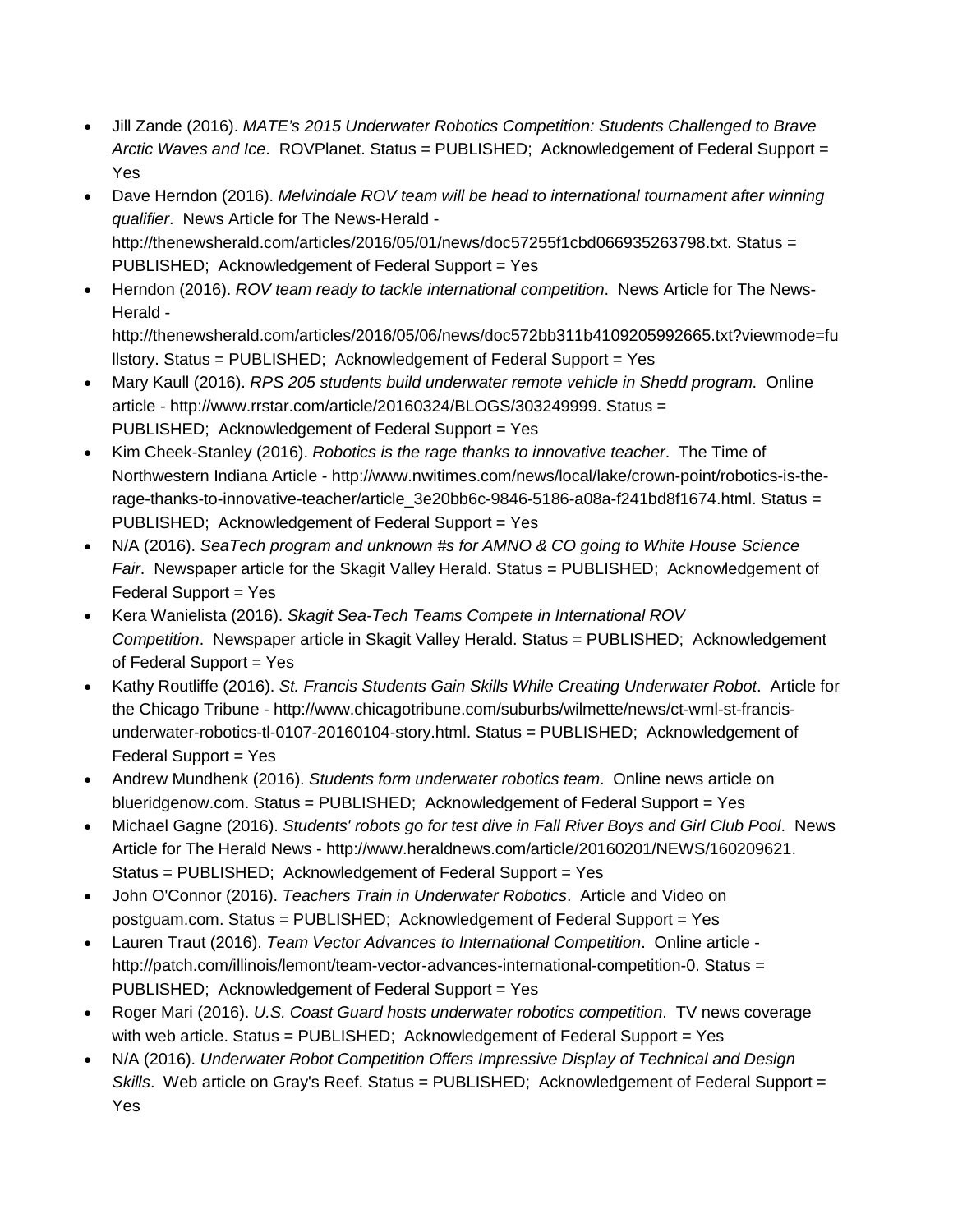## **Patents**

Technologies or Techniques

Thesis/Dissertations

**Websites** 

• <http://nauticus.org/programs-activities/professional-development-workshops> Professional Development Workshop Page

[http://www.decaturdaily.com/news/limestone\\_county/limestone-underwater-robotics-team-captures](http://www.decaturdaily.com/news/limestone_county/limestone-underwater-robotics-team-captures-regional-win/article_d9cde784-e6f7-51e1-8a7d-950840ba8620.html)[regional-win/article\\_d9cde784-e6f7-51e1-8a7d-950840ba8620.html](http://www.decaturdaily.com/news/limestone_county/limestone-underwater-robotics-team-captures-regional-win/article_d9cde784-e6f7-51e1-8a7d-950840ba8620.html)

Decator Daily

•

- *Aptos Excels in MATE Underwater Robotics* [http://www.growing-up.com](http://www.growing-up.com/) Web article by Suki Wessling - *Cooperation Through Competition*
- *Cooperation Through Competition* [http://growing-up.com](http://growing-up.com/) Web article by Suki Wessling - *Growing Up*
- *MATE Center Announces Winners of 2015 International ROV Competition* [http://www.rovplanet.com](http://www.rovplanet.com/) Web article for *ROV Planet*
- *MATE ROV* [http://oahu.marinetech2.org](http://oahu.marinetech2.org/) *Hawaii Underwater Robotics*
- *MATE ROV Oregon Regional Website* [http://oregon.marinetech2.org](http://oregon.marinetech2.org/)
- *Oregon Coast STEM Hub* [http://oregoncoaststem.oregonstate.edu](http://oregoncoaststem.oregonstate.edu/)
- *ROV Programs - Dauphin Island Sea Lab* <http://www.disl.org/educational-programs/onsite-programs-k-12/school-year-programs/rov-programs/>
- *STEM Oregon* <http://stemoregon.org/april30th-oregon-mate-rov/>
- *Salinas School Flooded with ROV Applicants* [http://www.thecalifornian.com](http://www.thecalifornian.com/) Web article by Robert Robledo - *The Salinas Californian*
- *Sciences Put ROV Technology in Hands of Teachers and Students* [http://gulfresearchnitiative.org](http://gulfresearchnitiative.org/)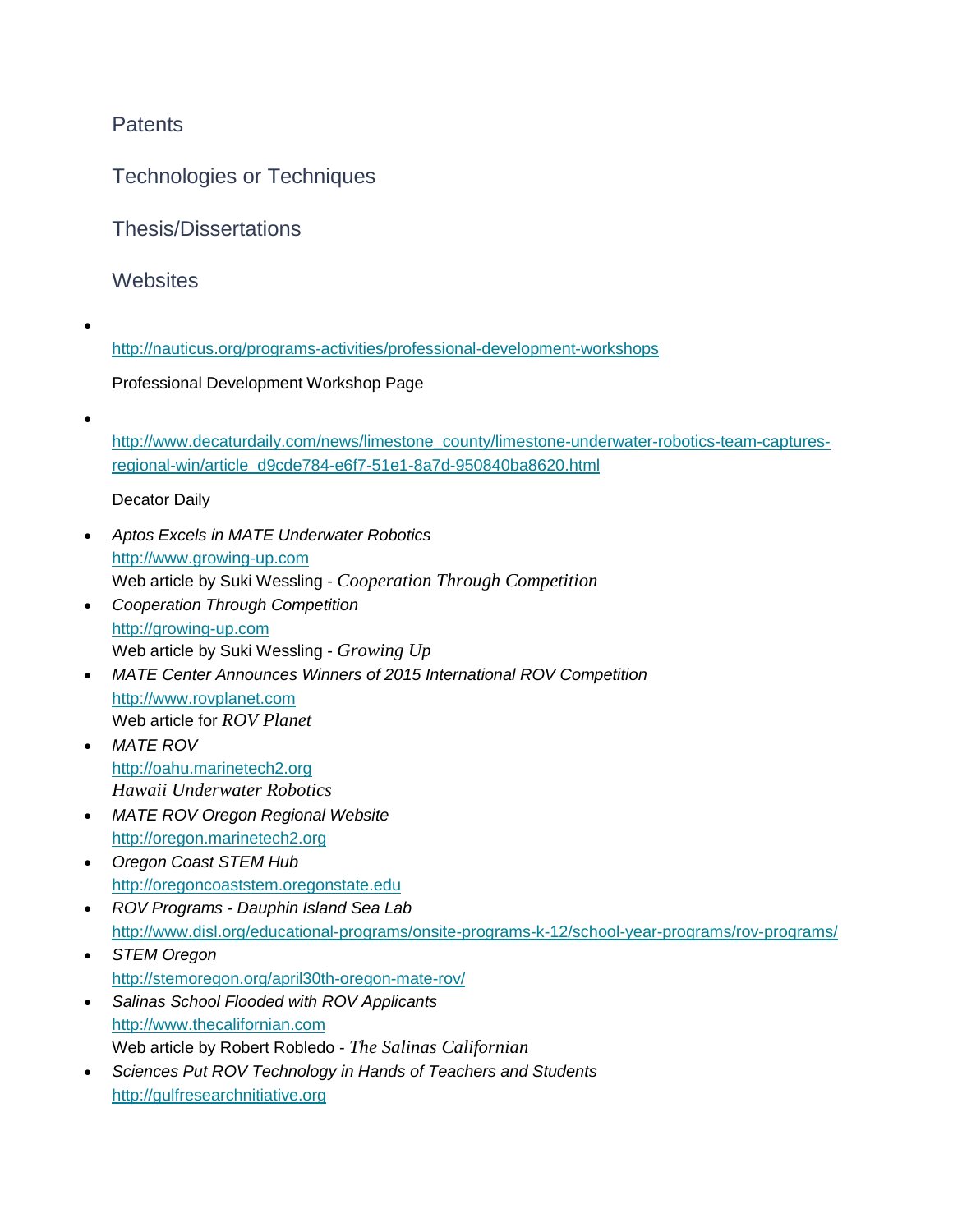*Gulf of Mexico Research Initiative*

- *Skidaway Marine Science Day is Full of Family Fun* [http://blog.visitsavannah.com](http://blog.visitsavannah.com/) Blog posting - *Visit Savannah*. 21 October 2015
- *Skidaway Marine Science Day to Feature New Sea Turtle Display* [http://www.skio.uga.edu](http://www.skio.uga.edu/)

Skidaway Institute of Oceanography

• *Underwater Robotics Program* [http://www.sheddaquarium.org/Learning-Experiences/Educators--Classrooms/Classroom-Clubs](http://www.sheddaquarium.org/Learning-Experiences/Educators--Classrooms/Classroom-Clubs-and-Competitions/Underwater-Robotics/)[and-Competitions/Underwater-Robotics/](http://www.sheddaquarium.org/Learning-Experiences/Educators--Classrooms/Classroom-Clubs-and-Competitions/Underwater-Robotics/)

Video and article

[Back](https://reporting.research.gov/rppr-web/rppr?execution=e1s2#top) to the top

## What other collaborators or contacts have been involved?

The MATE regional competition network includes programs in Canada, Hong Kong, Scotland/UK, Russia, Egypt, Turkey, and – new in 2017 - Indonesia. While the organizations that coordinate MATE programs in these regions do not benefit directly from ITEST grant funds, they do leverage the ITEST-supported activities and products. They also share their best practices and lessons learned with the competition network. These organizations (and the points of contact at each) are listed below:

Paul Brett, Marine Institute of Memorial University of Newfoundland and Labrador, St. John's, NL, Canada

Mike Duggan and Peter Oster, Nova Scotia Community College, Halifax, NS, Canada

Robin Bradbeer and Paul Hogan, Pearl Technologies, Ltd., Hong Kong as well as Philip Chui, Institute of Engineering and Technology, Hong Kong

Graeme Dunbar, John Still, David Howie, and Steve Allardyce, The Robert Gordon University, Aberdeen, Scotland

Sergey Mun, The Center for Robotics Development, Maritime State University, Vladivostok, Russia

Mahmoud Abdel Aziz, Hadath for Innovation and Entrepreneurship, Cairo, Egypt

Dr. Ihab El-Aff, EngTechs Engineering & Technology, Izmir, Turkey

Dhadhang SBW, Sekolah Robot Indonesia, Surabaya, Indonesia

[Back](https://reporting.research.gov/rppr-web/rppr?execution=e1s2#top) to the top

Impacts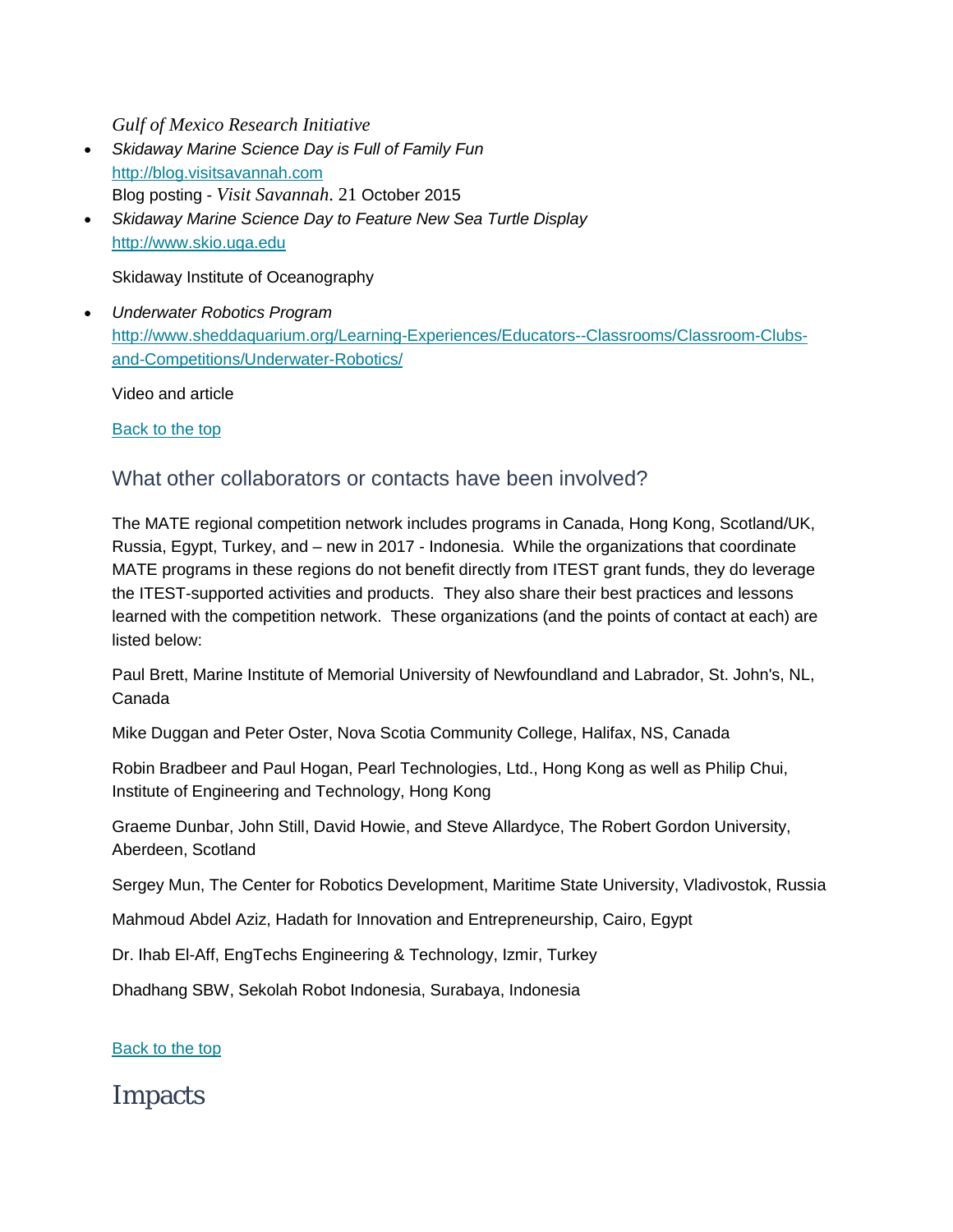## What is the impact on the development of the principal discipline(s) of the project?

A number of prior reports have identified significant problems in educating, recruiting, and retaining U.S. workers for scientific, technological, and operational careers. Such workers are critical for building and operating much of the nation's infrastructure and for sustaining growth and innovation. The lack of appropriately educated workers is especially pronounced in ocean fields, such as deep water ocean exploration; the engineering of specialized tools and instruments for remote, harsh environments; and the management and use of ocean resources (particularly, renewable resources). The graying trend in the marine workforce adds to the urgency of educating new technical professionals that will adapt and excel in the rapidly advancing ocean workplace.

Workforce studies previously conducted by the MATE Center and funded by the Office of Naval Research identified more than twenty STEM-based ocean occupations that are currently limiting the growth of ocean industries because of the lack of qualified personal. At the top of the list are the following occupations: electronics/marine technicians; engineers (electrical, mechanical, civil/structural); and computer scientists (software application developers, computer programmers, hardware developers).

However, these are not "just" engineers, technicians, and computer scientists; these are professionals that understand ocean applications within their field. For example, ROV technicians in support of ocean operations must have an understanding of ocean science in addition to engineering and computer science since all commercial ROVs possess computer-controlled systems and must be maintained, repaired, and modified in remote locations far from port. These skills sets are transferable to almost every sector of the economy that uses robotics, automation, and computercontrolled systems.

Every year, the ocean attracts thousands of students to pursue degrees in biology because that is a discipline that most students associate with ocean careers. However, the opportunity and compensation in ocean-related engineering, technology, and computer science fields is much greater than the biological sciences. Combining STEM education with ocean applications via the MATE ROV competition network provides students with a pathway to achieve their goals, including the gainful employment that is so critical to engaging students from economically disadvantaged environments. For the ocean occupations in greatest need of qualified individuals, the early education and career preparation is similar. This includes applied math, critical and creative thinking, and design and innovation, which, during the competitions, are presented in an engaging environment that simulates the high-performance workplace.

## What is the impact on other disciplines?

Covered above under "What is the impact on the development of the principal discipline(s) of the project?"

What is the impact on the development of human resources?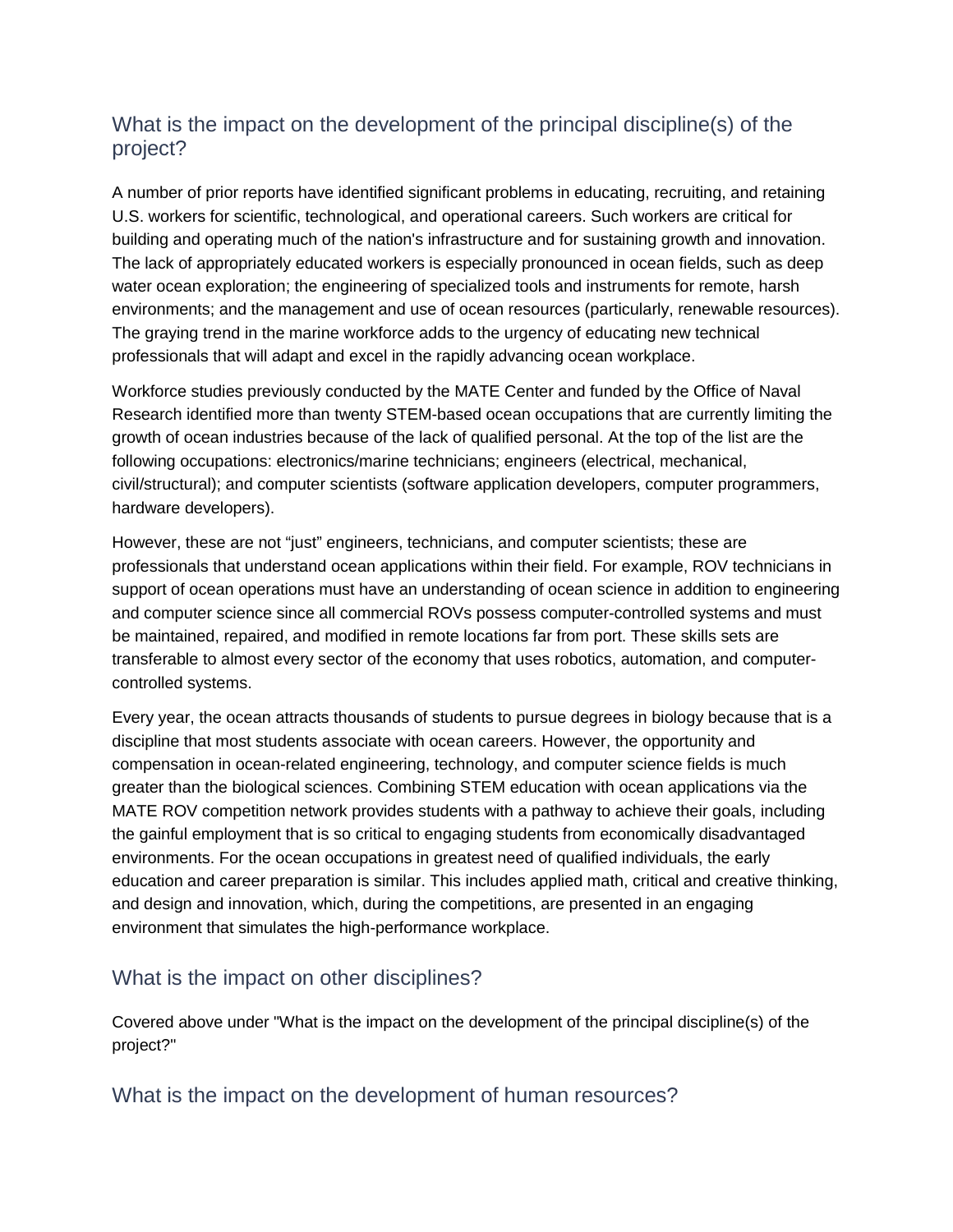The work of this project supports the development of a diverse ocean STEM workforce, outlining and allowing students to see a career pathway from upper elementary school to middle and high school to college and into the workplace. It is also providing valuable workplace experience; all of the ROV kits funded by this grant are assembled, packaged, and shipped by community college students (Please see the ACCOMPLISHMENTS section for details.)

The findings of the alumni survey demonstrate the impact on workforce development. This survey, which was launched in June 2015, gathered data on students' education and employment. Four hundred thirty-two student alumni responded. A sampling of results is presented below; for additional details, please see the Year 3 (last year's) Evaluation Report.

- Among the 220 alumni who earned a college degree, 85% earned a degree in a STEM discipline.
- Among the 236 current college and university students, 85% are studying towards a STEM degree.
- Among the employed alumni (N=320), 73% are currently working a STEM-related job, and 22% currently or previously worked a job related to ROVs or other underwater technologies.
- Two-thirds (67%, N=432) of the alumni credit the ROV competition with influencing their educational or career path "to a great extent" or "somewhat".
- The ROV competition played a role in alumni attaining employment (37%), admittance into educational programs/college/university (36%), internships (30%), awards (21%), and scholarships (21%).

We plan to launch a second competition alumni survey during Year 5, employing new strategies (e.g., social media, the newly created MATE Alumni LinkedIn Group) for reaching more past participants.

## What is the impact on physical resources that form infrastructure?

Progress on the MATE workshop continued, with additional space secured for inventory, all of which improved the working environment for the community college students who assemble the MATE ROV kits (see the "MATE store" referenced in ACCOMPLISHMENTS).

## What is the impact on institutional resources that form infrastructure?

Nothing to report.

What is the impact on information resources that form infrastructure?

Nothing to report.

### What is the impact on technology transfer?

The MATE ROV kits are sold through our SeaMATE online store [\(www.marinetech.org/store/\)](http://www.marinetech.org/store/). In addition to the kits provided through ITEST, schools, camps, museums, and parents across the country are also buying kits directly from us; from July 1, 2015 to June 30, 2017, we sold more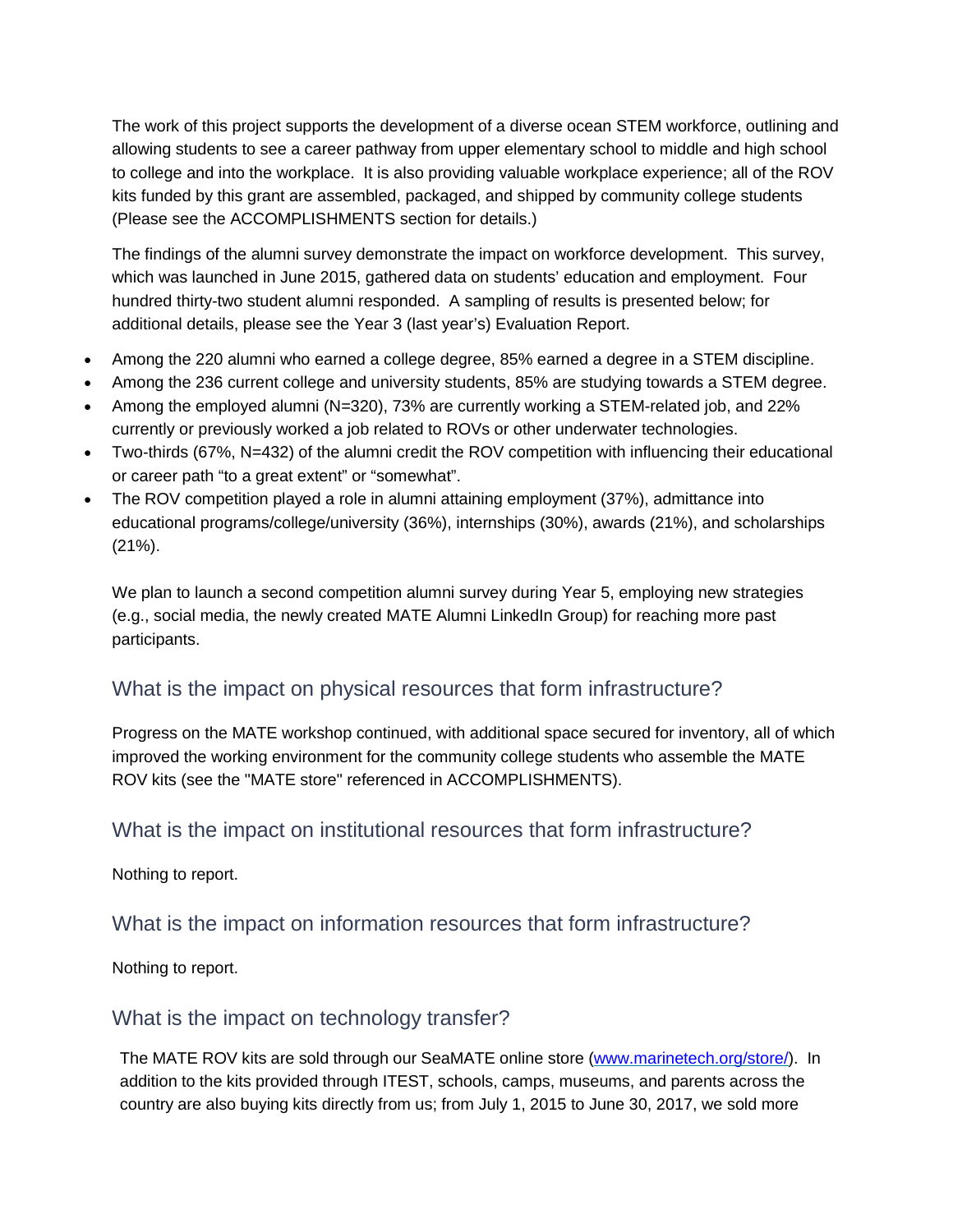than \$430,000 worth of ROV related items (ROV kits, textbooks, and ROV supplies).

## What is the impact on society beyond science and technology?

Through the impacts described under ACCOMPLISHMENTS, the work of this project is helping to prepare and create a more scientific- and technology-literate society.

Please also see the Leveraging ITEST Activities/Funding, Using ROVs Outside the Competition, Broader Impacts on Teachers and Institutions sections of the Year 4 Evaluation Report.

[Back](https://reporting.research.gov/rppr-web/rppr?execution=e1s2#top) to the top

# Changes/Problems

## Changes in approach and reason for change

In our grant proposal, we set a goal to improve multi-year participation (as a percentage of total students) by 5% a year over the duration of the grant. After three years of evaluating the data, we realize that the way that we defined that goal did not take into consideration the full picture. As the competition network continues to expand, by definition, it draws in new, first-time competitors. For example, between Year 1 and Year 2, we added 1 new regional program and between Year 2 and Year 3, we added 3 new regional programs. So, while the percentage of multi-year students declined slightly from Year 1 to Year 2 (42% in Year 1 vs. 40% in Year 2), the number of multi-year students increased from 1,345 to 1,537, an increase of 14%. And, while the percentage of multiyear students declined slightly from Year 2 to Year 3 (40% in Year 2 vs. 38% in Year 3), the number of multi-year students increased from 1,537 to 2,016, an increase of 32%.

In last year's annual report, we proposed a revision to that goal: that the overall number of multiyear participants will increase by at least 10% each year over the duration of the grant.

From Year 3 to Year 4, the number of multi-year students increased from 2,016 to 2,118, an increase of only 5%. However, we have a very likely explanation for this.

In 2016 and prior years, the answer choices to the question "how many years have you participated in the MATE competition?" were:

- This is my first year!

- 1
- 2
- 3
- 4
- 5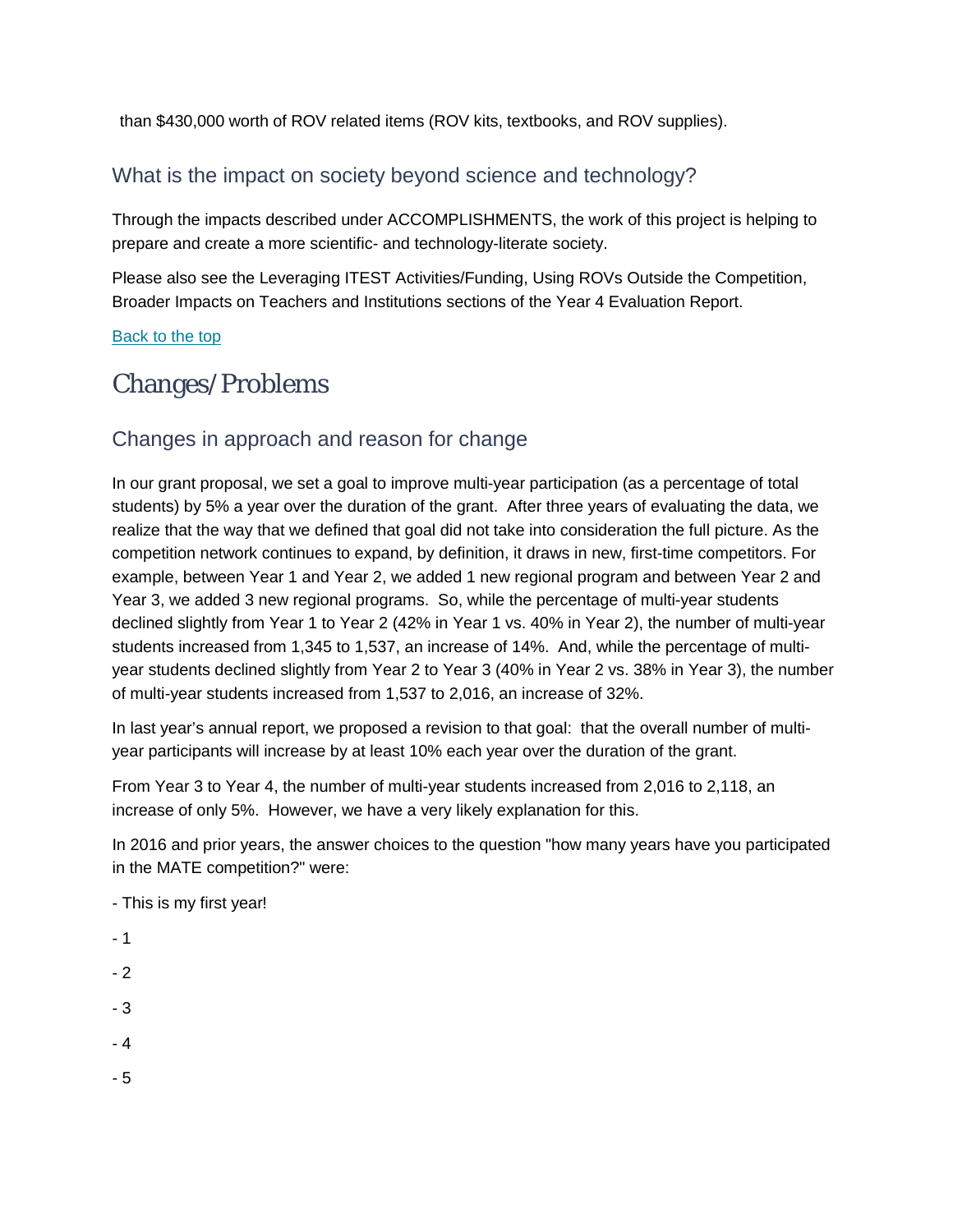Etc.

We recognized that there could be some confusion on which choice is most appropriate for a firstyear, first-time student - i.e., do you answer this is my first year or 1? So, in 2017, we revised the answer choices to:

- This is my first year!

- 2
- 3
- 4
- 5

Etc.

This revision likely accounts for the smaller increase in overall multi-year students from Year 3 to Year 4.

**NSF's expectation is that the scope of activities will include elaborations and/or revisions that are discussed in pre-award negotiations. The Annual Report and Evaluation Report submitted do not specifically address several NSF questions/ requests and PI elaborations/revisions that were included in the pre-award negotiations.**

**During negotiation, additional information was requested about the mechanism by which implementation fidelity (or adaptation) of the ROV intervention across regions would be documented.**

**Action2B1: Please clarify what was accomplished during Year 3 pertaining to the work you proposed in your responses, including:**

• conducting face-to-face observations of a subset of the regional efforts.

In Year 4 we were not able to conduct face-to-face observations of any regional contests. (Note: One Co-PI attends the Pacific Northwest regional each year; the PI and other Co-PI coordinate the Monterey regional contest.)

However, we did hold a regional coordinators meeting at Monterey Peninsula College January 16- 17, 2017. Twenty-four people attended, including 18 coordinators representing 17 of our current 30 regional competitions, MATE staff, and the ITEST evaluator. Three additional coordinators joined via teleconference line.

The overarching goal of the meeting was to strengthen the MATE competition community as well as to discuss strategies for sustainability, especially in light of the fact that we are entering our  $5<sup>th</sup>$  and final year of ITEST funding. During the meeting we presented several ''revenue streams" that could potentially help to take the place of grant funds. In addition, during the meeting we 1) debriefed the 2016 competition season and provided a preview of 2017 mission tasks, including props; 2) shared best practices and lessons learned; 3) discussed changes and improvements for next year; and 4) provided professional development on a sensor that is serving as a 2017 competition "prop." Our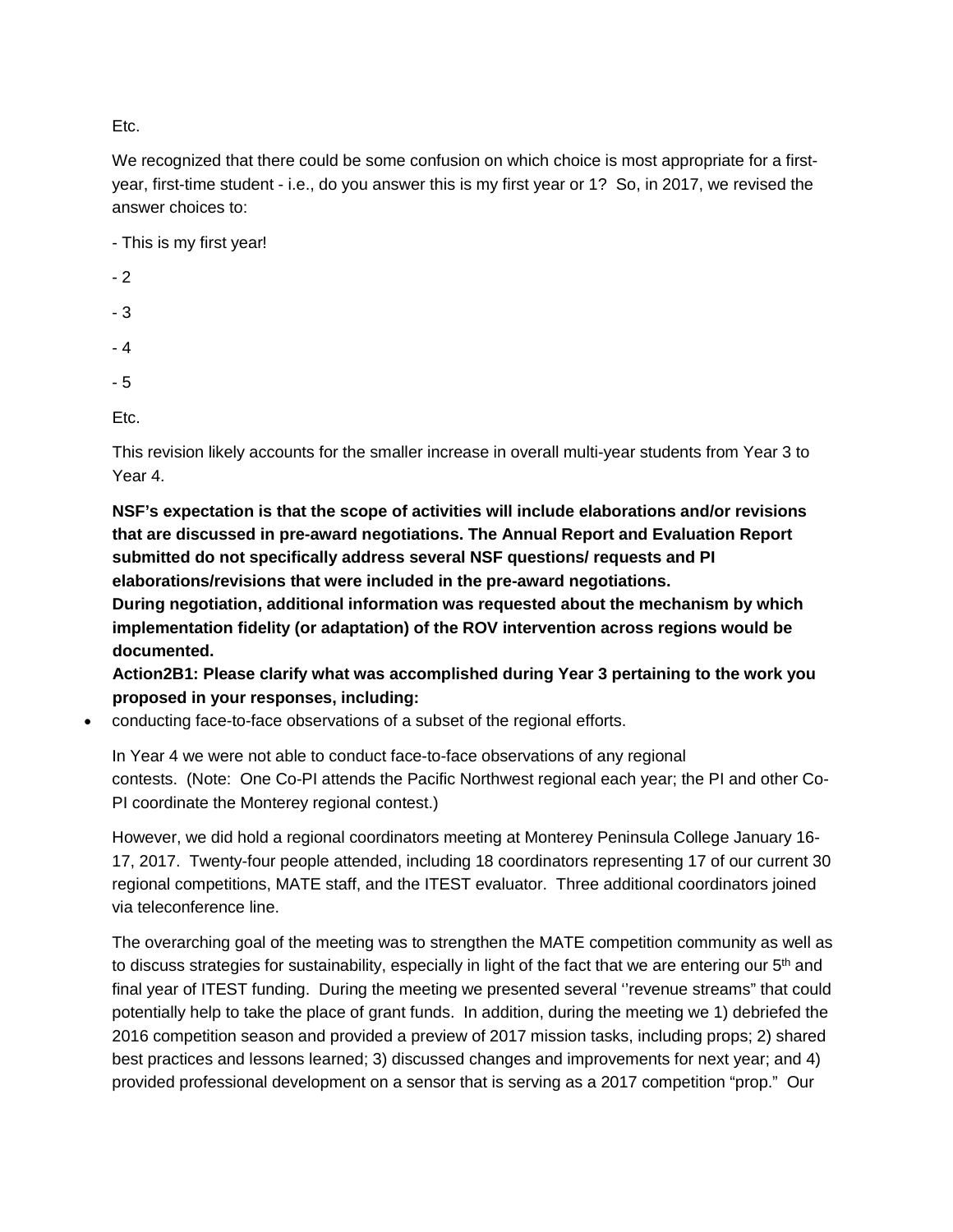evaluator also shared the results of the 2016 competition surveys and summarized the results of the 2015 alumni survey.

We believe that these discussions and activities, especially those that involved consensus (e.g., agreeing on a registration fee structure), encouraged buy-in (e.g., determining mission tasks), and strategized about how to sustain the network in the absence of grant funding, will further help to build community and increase regional fidelity across the network.

We are planning to hold another regional coordinators meeting in 2018, our final year of ITEST funding.

**Action 2B2: Please clarify whether you have you have considered or established any mechanism for studying the artifacts from the professional development and/or competition experiences for assessing implementation across regions in the event observations were not conducted?**

See Action 2B1.

## Actual or Anticipated problems or delays and actions or plans to resolve them

**NSF's expectation is that the scope of activities will include elaborations and/or revisions that are discussed in pre-award negotiations. The Annual Report and Evaluation Report submitted do not specifically address several NSF questions/ requests and PI elaborations/revisions that were included in the pre-award negotiations. During negotiation, additional information was requested about the instruments and processes used to collect outcome data and the technical quality of those instruments, with the clear purpose of moving the research/evaluation beyond self-report. Action 2A: Please clarify what was accomplished during Year 3 pertaining to the work you proposed in your responses that intended to:**

• improve the internal consistency of existing surveys by adding questions and standardizing the question constructs;

Again, in Year 4, we worked with Dr. Min Li to improve the consistency and validity of the four existing post-competition surveys: student, instructor, parent, and judge/volunteer. Please see the Methodologies section of the attached Year 4 Evaluation Report for a detailed summary of the work carried out by Dr. Li.

• compare survey data against students' NSC data to provide an additional form of survey validation;

Please see the Year 4 Evaluation Report for information regarding our work with the National Student Clearinghouse (NSC) and Washington State Education Research Data Center (ERDC).

• employ a process for validating competition scoring rubrics and determining and/or establishing methods for ensuring inter-rater reliability of competition scoring such that they may be used as an indicator of student learning; and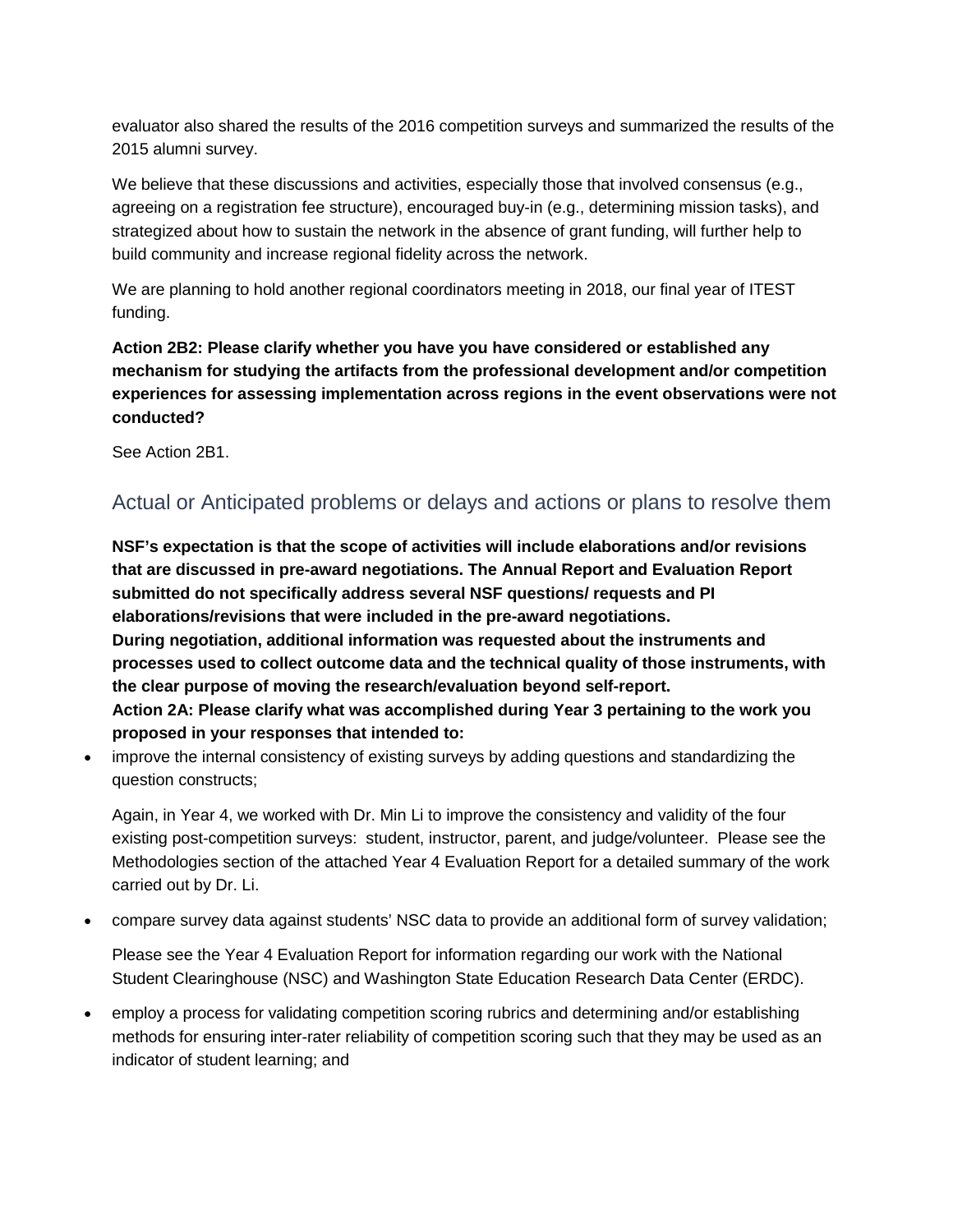In Year 4, we continued our work with Dr. Min Li on the alignment study of competition scoring rubrics. The alignment study focuses on how the scoring (i.e. "coding") categories can be mapped back to (1) the competition manual in terms of how the students are mentored or guided and (2) the standards from the engineering proportion of the NGSS, 21st Century Skills, and College Readiness documents.

Dr. Li used the marketing display, technical documentation (report), and product presentation scores that student teams received from judges during the 2016 events to investigate inter-rater reliability. The data file included the IDs of judges so that a generalizability study could be performed to examine whether judges evaluated the teams consistently or not. Please see the Year 4 Evaluation Report for details from Dr. Li on the study, results, and analysis.

We revised the information presented in the 2017 competition manual and the marketing display rubric, technical documentation, and presentation rubrics based on Dr. Li's findings. We will continue to work with Dr. Li to conduct a similar alignment study on these rubrics in Year 5; again, we will revise the rubrics based on her results as well as on feedback from the judges who used them during this competition season.

We did not conduct our validity studies to decide whether scores assigned by judges are comparable to Dr. Li's evaluation. We will conduct those studies in Year 5.

Please the Methodologies section of the Year 4 Evaluation Report for a detailed summary of Dr. Li's work, results, and plans for continued analysis in Year 5.

• design, pilot, and assess psychometric quality for NGSS-aligned pre-post knowledge tests (and for the above competition scoring), with the assistance of Dr. Min Li.

Please see "What opportunities for training and professional development has the project provided?" 2a and the Year 4 Evaluation Report.

**During negotiation, additional information was requested regarding other study designs that might be employed, such as interrupted time series design and/or use of state longitudinal data, to collect more reliable estimates of the average impact of the intervention. Action 2C: Please clarify what was accomplished during Year 1 pertaining to the work you proposed in your responses, including:**

• employing the "modified time series design" that included one pretest of knowledge and attitudes, several interim knowledge tests (quizzes at the end of each module), post- and follow up tests of knowledge and attitudes with possible triangulation with competition scores.

Please see "What opportunities for training and professional development has the project provided?" 2a and the Year 4 Evaluation Report.

## Changes that have a significant impact on expenditures

Nothing to report.